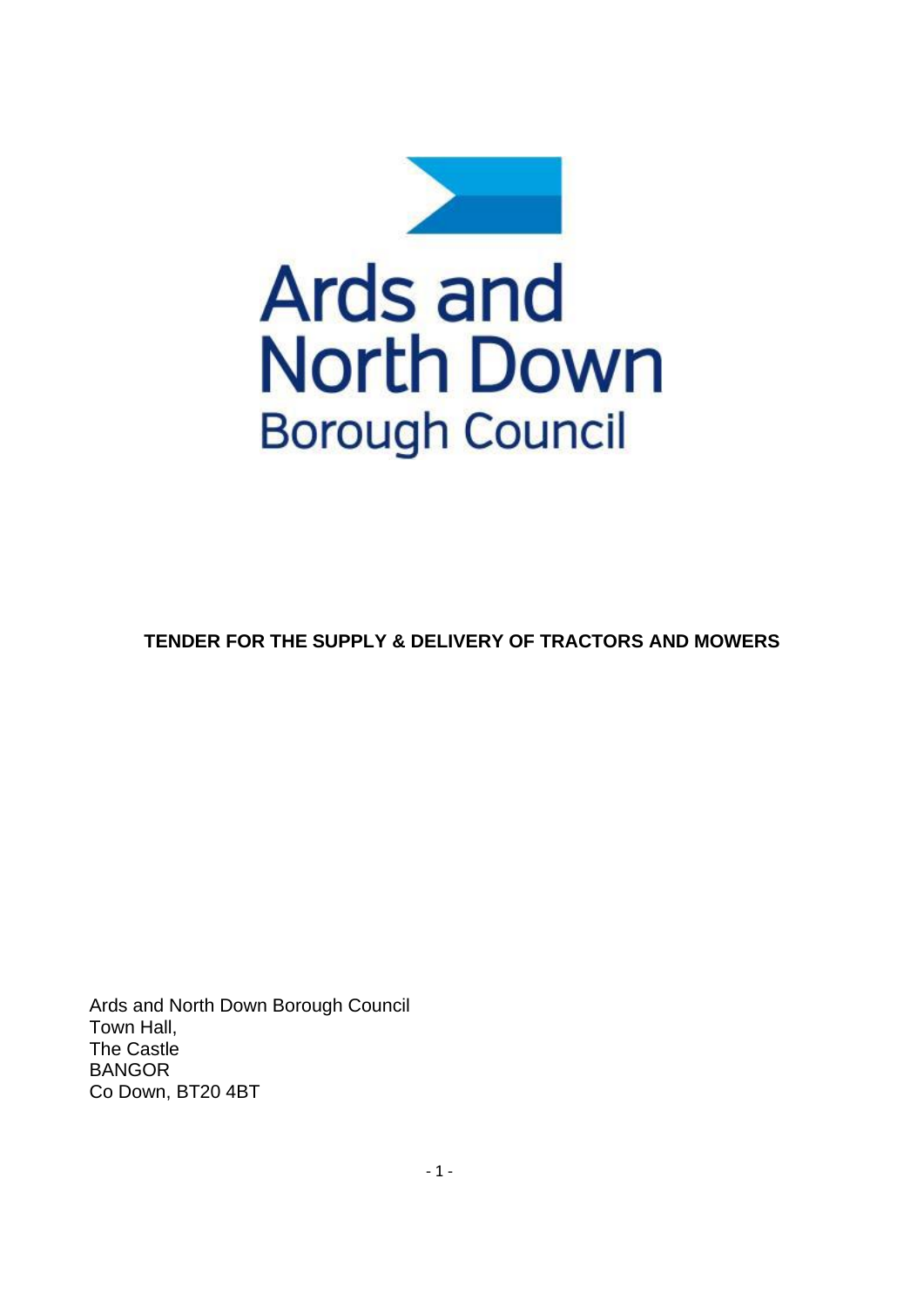**SECTION 1**

## **INSTRUCTIONS AND INFORMATION FOR TENDERERS**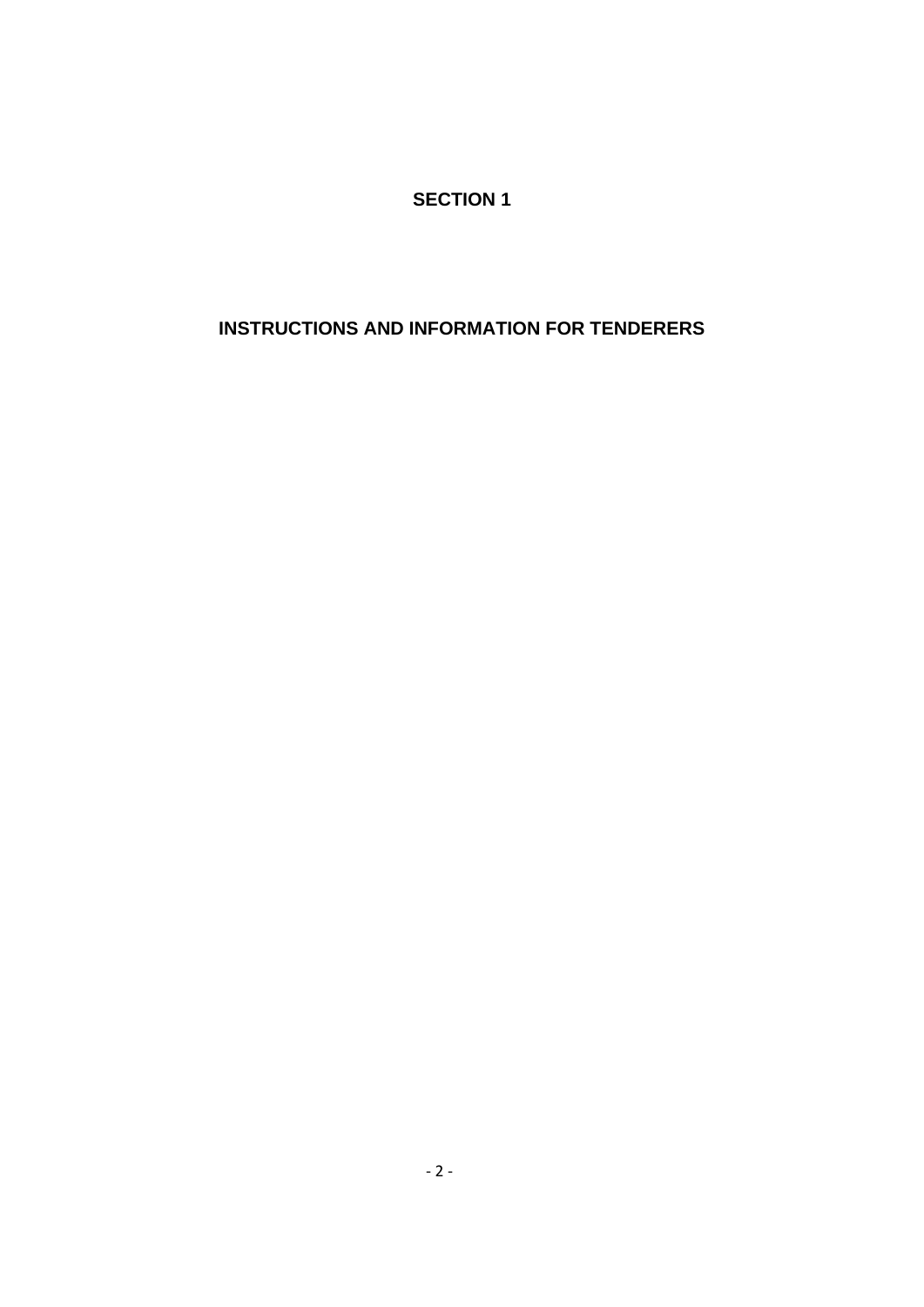## **1. INVITATION TO TENDER**

Tenders are sought by Ards and North Down Borough Council for the supply and delivery of the following machines:

- Three 90 bhp (min) Diesel Amenity Tractors with Loader and Cabin
- Two 65 bhp (min) Diesel Amenity Tractors with Loader and Cabin
- One 4WD Hydraulic Out-Front Mower with Collection Function
- Three Four Wheel Drive Mid-Mount Mowers

As the value of the contract is above the relevant threshold, the Public Contracts Regulations 2015 will apply and the opportunity is published in the Find a Tender Service (FTS). [\(https://www.gov.uk/find-tender\)](https://www.gov.uk/find-tender)

The Tenderer shall be deemed to have satisfied themself before submitting its tender as to the accuracy and sufficiency of the rates and prices stated in their tender which shall (except in so far as is otherwise provided in the Contract) cover all the Contractor's obligations under the Contract and the Contractor shall be deemed to have obtained for itself all necessary information as to risks and any other circumstances which might reasonably influence or affect the Contractor's tender.

## **2. SUBMISSION OF TENDER VIA ETENDERSNI**

Tenders must be returned no later than **12noon on Thursday 3 March 2022**.

Tenders cannot be submitted using eTendersNI after this time. Tenders received after this time will **NOT** be considered.

The tender submission must be completed as directed and returned via eTendersNI, as per the instructions below.

eTendersNI is the Contracting Authority's electronic tendering system. Should you have any queries or if you are having any problems registering on the portal, please contact eTendersNI's dedicated supplier helpdesk by calling 0800 240 4545 or emailing: [ni](mailto:ni-eproc-helpdesk@eurodyn.com)[eproc-helpdesk@eurodyn.com](mailto:ni-eproc-helpdesk@eurodyn.com)

## **eTendersNI Help for Economic Operators**

Tenders must be submitted on eTendersNI by selecting the "Tenders" option in the relevant Call for Tender (CfT).

Once selected, associate the users in your organisation with the CfT. You will then see the button "Create your tender online".

Detailed instructions on how to submit a tender are provided in the 'Supplier Walkthrough Help Guides' and also the **Simple Tender Preparation** document in the Help Section, links to which are located at the bottom of the screen in eTendersNI.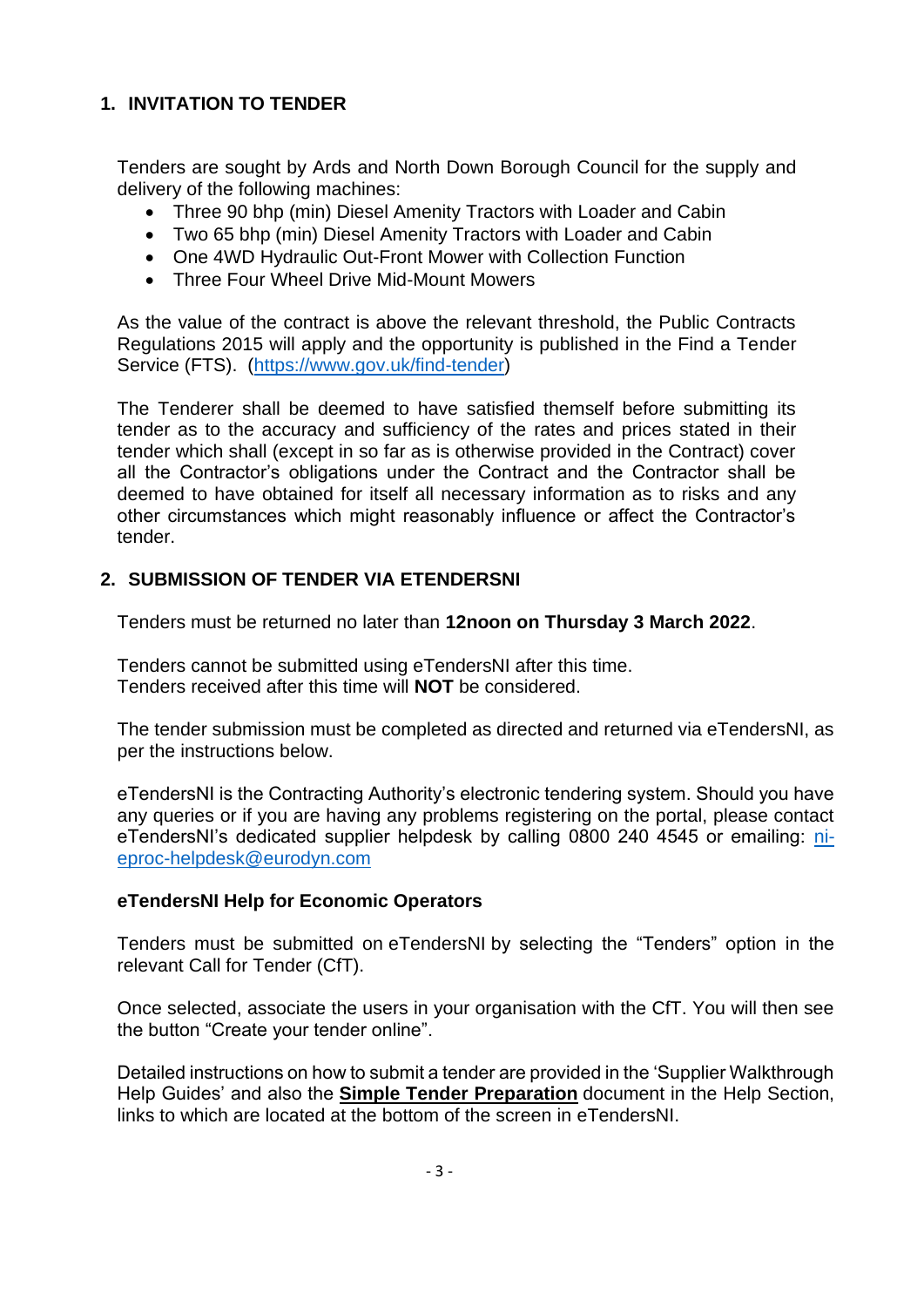Please note: The **Simple Tender Preparation Document** can also be found in the Cft Documents area.

Economic Operators are responsible for ensuring that they have the technical capacity and allow sufficient time for the preparation and submission of tenders to the eTendersNI site before the stated deadline.

The total size of your submission must be less than 100Mb.

Additional detailed guidance on the system functionality can also be accessed via the Help button available on each screen within eTendersNI. The Helpdesk can be contacted on 0800 240 4545 or via email to [ni-eproc-helpdesk@eurodyn.com](mailto:ni-eproc-helpdesk@eurodyn.com)

The tender submission must be completed as directed and returned via eTendersNI. Faxed or emailed submissions will not be accepted.

The tender submission can be uploaded at any time before the submission deadline specified within this document. Submissions can be deleted and replaced any time before the submission deadline.

The tender submission must be submitted on the eTendersNI system as per the instructions provided no later than the tender submission deadline specified above. The option to submit your response will be removed on the system at the moment the submission deadline is passed.

#### **IMPORTANT NOTE: You will need the following software in order to be in position to submit a tender:**

- Use one of the following web browsers: Microsoft Edge (latest version), Mozilla Firefox (latest version), Google Chrome (latest version), Safari (latest version).
- Have a valid e-mail address
- JavaScript enabled, Session Cookies enabled, Internet access through HTTP/HTTPS

All submissions must be in English and prices in Sterling, exclusive of VAT.

### **3. CONTRACT PERIOD**

The Council anticipates that the Contract will be awarded on 26 April 2022 (or as soon as reasonably practical thereafter) and the required delivery timescale is as detailed in the specification.

## **4. CLARIFICATION**

Before submitting a tender, clarification should be sought on any points of doubt. The deadline for receipt of points for clarification is three working days (12 noon on 28 February 2022) before the tender return date and time. During the tender period requests for clarification cannot be made by telephone or in person, requests for clarification must be made via the e-tenders NI site.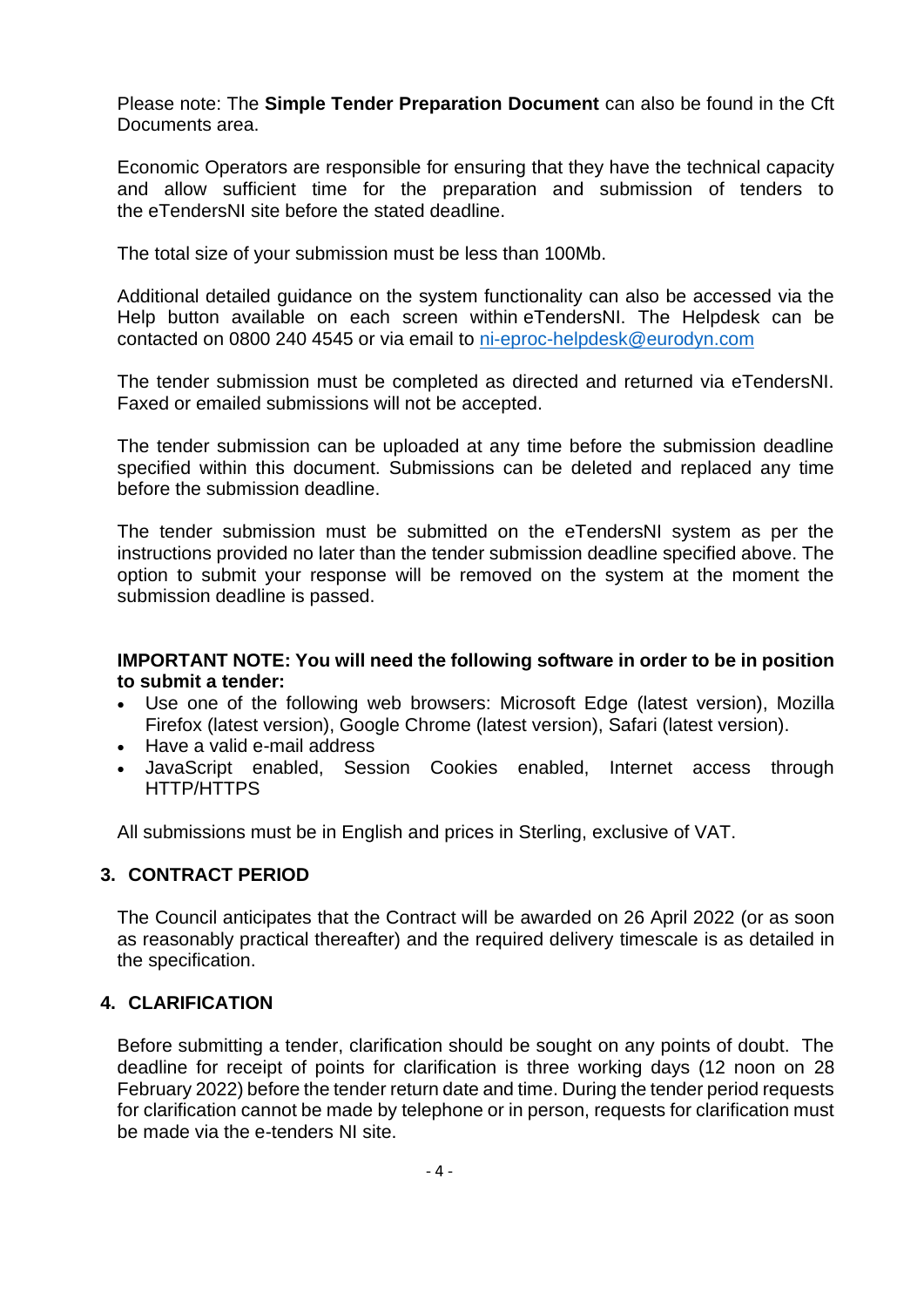Responses to requests for clarification will be circulated to all Economic Operators, without identifying the source of any requests.

Where an Economic Operator believes that a clarification is confidential in nature, the request for clarification should clearly identify that the Economic Operator wishes the response to be kept confidential and not circulated to all Economic Operators.

In all circumstances, the Contracting Authority/Managing Agent reserves the right to issue clarification responses to all Economic Operators at any stage when it believes, at its sole discretion, the clarification should be issued to all Economic Operators.

The tenderer will be expected to have satisfied itself that the tender price submitted will cover all expenses and obligations under the Contract, the Specification and the Conditions are acceptable, before the tender is submitted. No claims can subsequently be made for omissions.

#### **5. WRITTEN ACCEPTANCE**

Acceptance by the Council will only be made by written instruction to the successful Contractor.

### **6. EXPENSES AND LOSSES**

The Council shall not be responsible for, or pay for, any expenses or losses that may be incurred by any tenderer in preparing their tender proposals. It is the responsibility of prospective tenderers to obtain for themselves, at their own expense, any additional information necessary for the preparation of their tenders

#### **7. LOWEST TENDER**

The Council is not bound to accept the lowest or any tender or part thereof.

#### **8. CONFIDENTIALITY**

Tenderers should treat the tender documents as private and confidential between the tenderer and the Council. Tenderers should note that the Council shall use the tender documents for the purposes of evaluation and that the tender documents held will be destroyed in line with Council disposal schedules.

#### **9. RIGHT TO ISSUE FURTHER INSTRUCTIONS**

During the tendering period, the Council reserves the right to make changes to the Contract Documentation and the tenderer, will without reservation, accept such changes. Should it be necessary for the Council to amend the tender documentation in any way, prior to receipt of tenders, all tenderers who have downloaded documents will be notified simultaneously via the eTenders NI portal.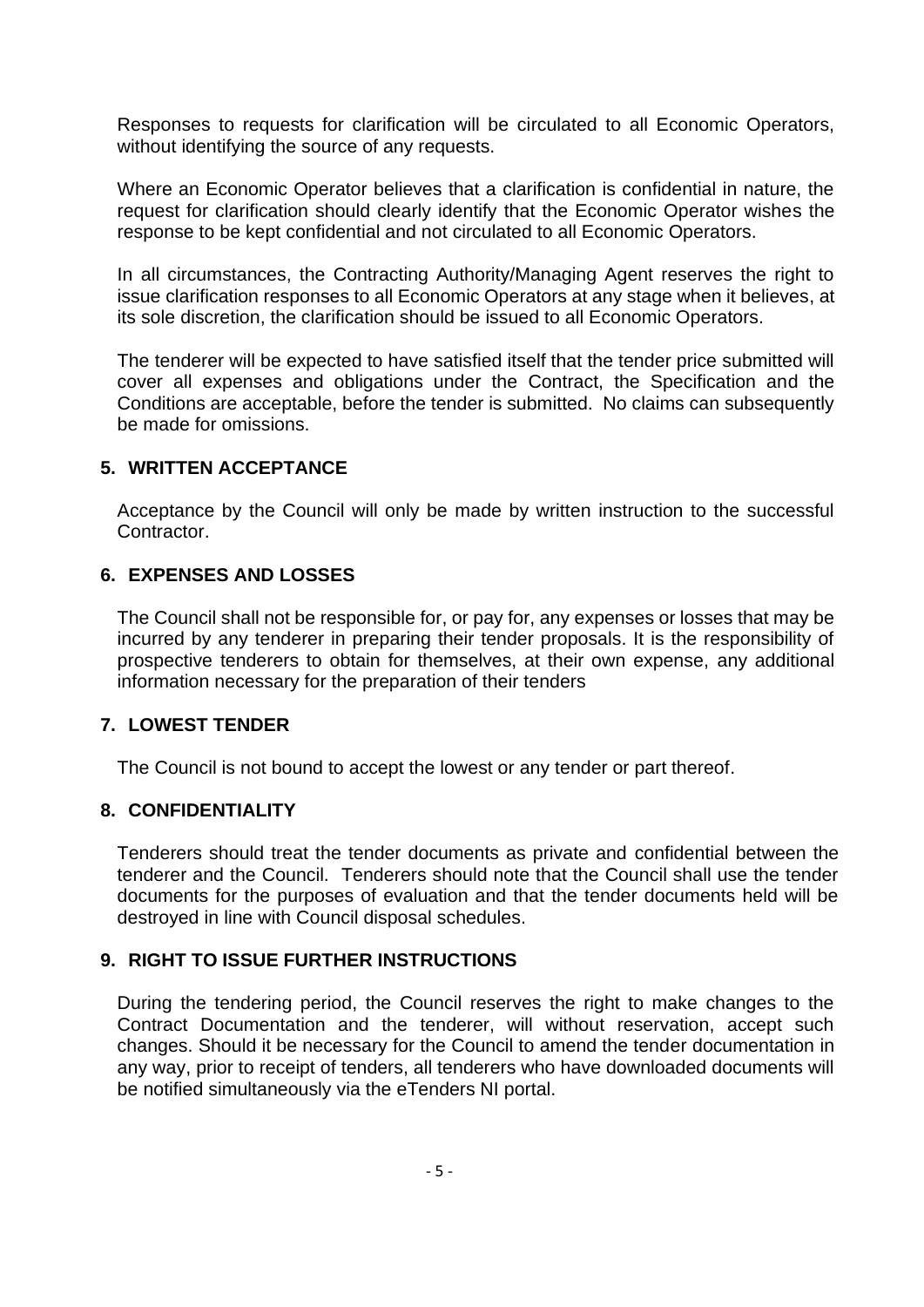#### **10.SUSTAINABLE DEVELOPMENT, ENVIRONMENTAL MANAGEMENT AND BIODIVERSITY**

The Council is committed to the principles of Sustainable Development, Environmental Management and protection of biodiversity. All tenderers should be aware of the Council's Sustainability and Environmental Policy and agree to abide within its principles. Tenders must follow and adhere to any Environmental Management procedures concerning the provision of goods and services to the Council. The Council is committed to furthering the conservation of biodiversity and requires tenders to be mindful of this and where appropriate ensure that goods and services do not adversely affect local or global biodiversity.

#### **11.ASSÚMPTIONS**

Tenderers must not make assumptions the Council have prior knowledge of their organisation or their service provision. Tenderers will only be evaluated on the information provided in their response.

#### **12.COMPLIANCE**

Tenders must be submitted in accordance with these Instructions to Tenderers. Failure to comply may result in a Tender being rejected by the Council.

#### **13.PERIOD TENDERS ARE TO BE HELD OPEN**

Tenders must remain valid for acceptance for a period of three months from the closing date for submission of tenders.

#### **14.QUALIFIED TENDERS**

Qualification of tenders may result in rejection thereof.

#### **15.EVALUATION CRITERIA**

Tenders will be evaluated using the following criteria and associated weightings. Further details are contained within the Format of Response section below.

In order to submit your response via eTendersNI you are required to answer the on-line questions within each section of the response forms and upload attachments where appropriate. After having provided a response to all the required questions/criteria (100% Completion), you can submit a tender response on the eTendersNI system simply by clicking on the "Submit" icon

Tenderers must not make assumptions that Council has prior knowledge of their organisation or their service provision. Tenderers will only be evaluated on the information provided in their response.

There are four (4) Lots within this tender. Each Lot will be evaluated separately therefore a separate supplier will be appointed for each Lot. Tenderers may apply for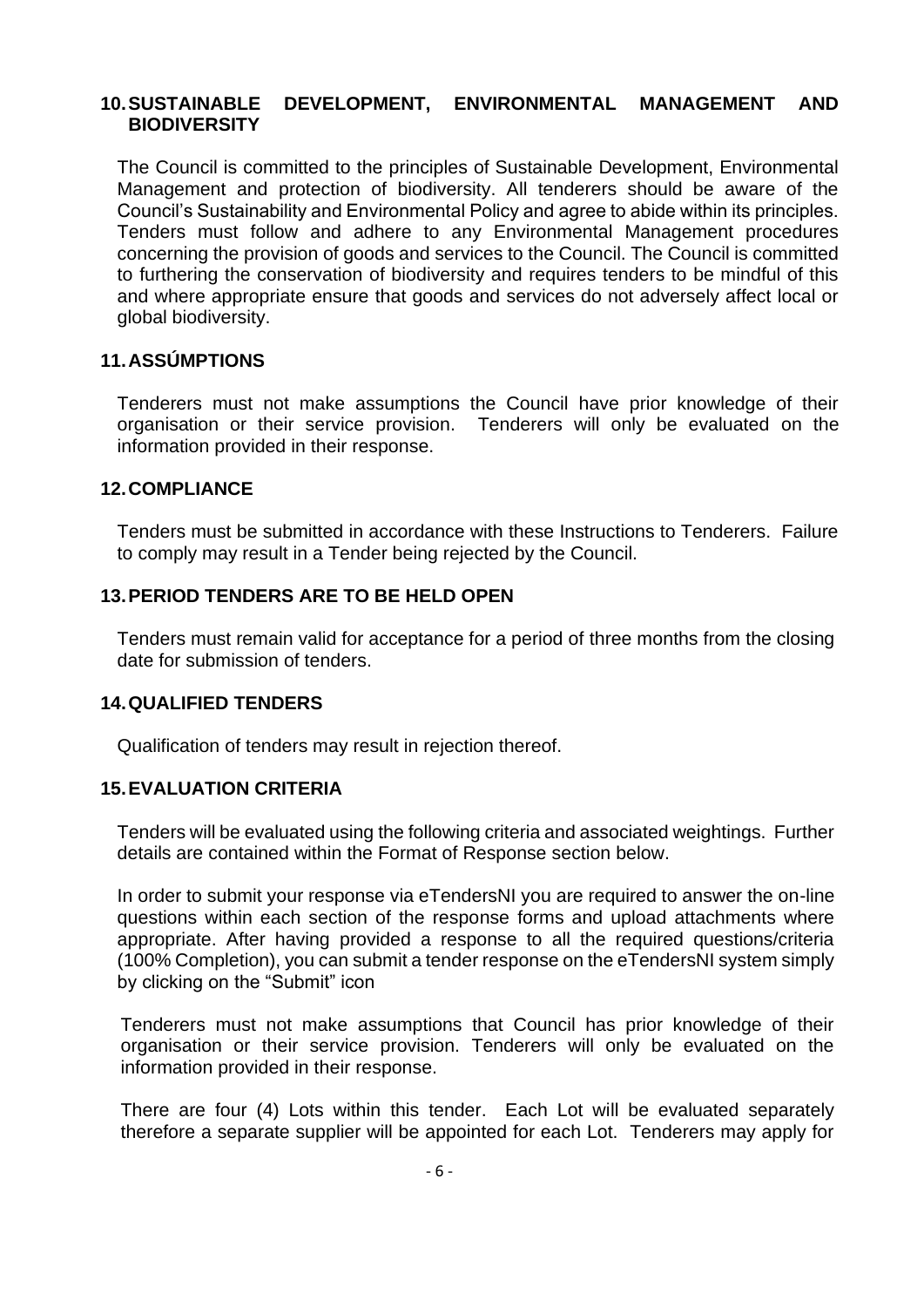one, all or any Lot and there is no restriction on how many Lots can be awarded to a supplier. The four Lots are:

- Lot One: (3no) 90 bhp (min) Diesel Amenity Tractor with Loader and Cabin
- Lot Two: (2no) 65 bhp (min) Diesel Amenity Tractor with Loader and Cabin
- Lot Three: (1no) 4WD Hydraulic OutFront Mower with Collection Function
- Lot Four (3no) Four Wheel Drive Mid-Mount Mower

## **Stage One - Selection Criteria (Pass/Fail)**

A two-stage process will be used to assess tenders for this requirement.

| <b>Criteria</b>                      | Mark      |
|--------------------------------------|-----------|
| Minimum Standards of Experience      | Pass/Fail |
| <b>Declarations</b>                  | Pass/Fail |
| <b>Compliance with Specification</b> | Pass/Fail |
| Insurances                           | Pass/Fail |

Tenders who provide the Council with the relevant information requested will receive a pass mark and move on to stage 2 and their submission will then be evaluated against the following criteria.

### **Stage 2 – Award Criteria**

| <b>QUALITY CRITERIA</b>                            | Weighting |
|----------------------------------------------------|-----------|
| <b>Training and Technical Support</b><br>$\bullet$ | 20%       |
| <b>Delivery and Customer Service</b><br>$\bullet$  | 20%       |
| <b>COST</b>                                        | 60%       |
| <b>TOTAL</b>                                       | 100%      |

## **Format of Response**

#### **Stage 1 – Selection Criteria (Pass/Fail)**

## **LOT 1 and LOT 2 - Minimum Standards of Experience - Pass/Fail**

If applying for Lot 1 and/or Lot 2, tenderers must complete **Document B1 – Minimum Standards of Experience**.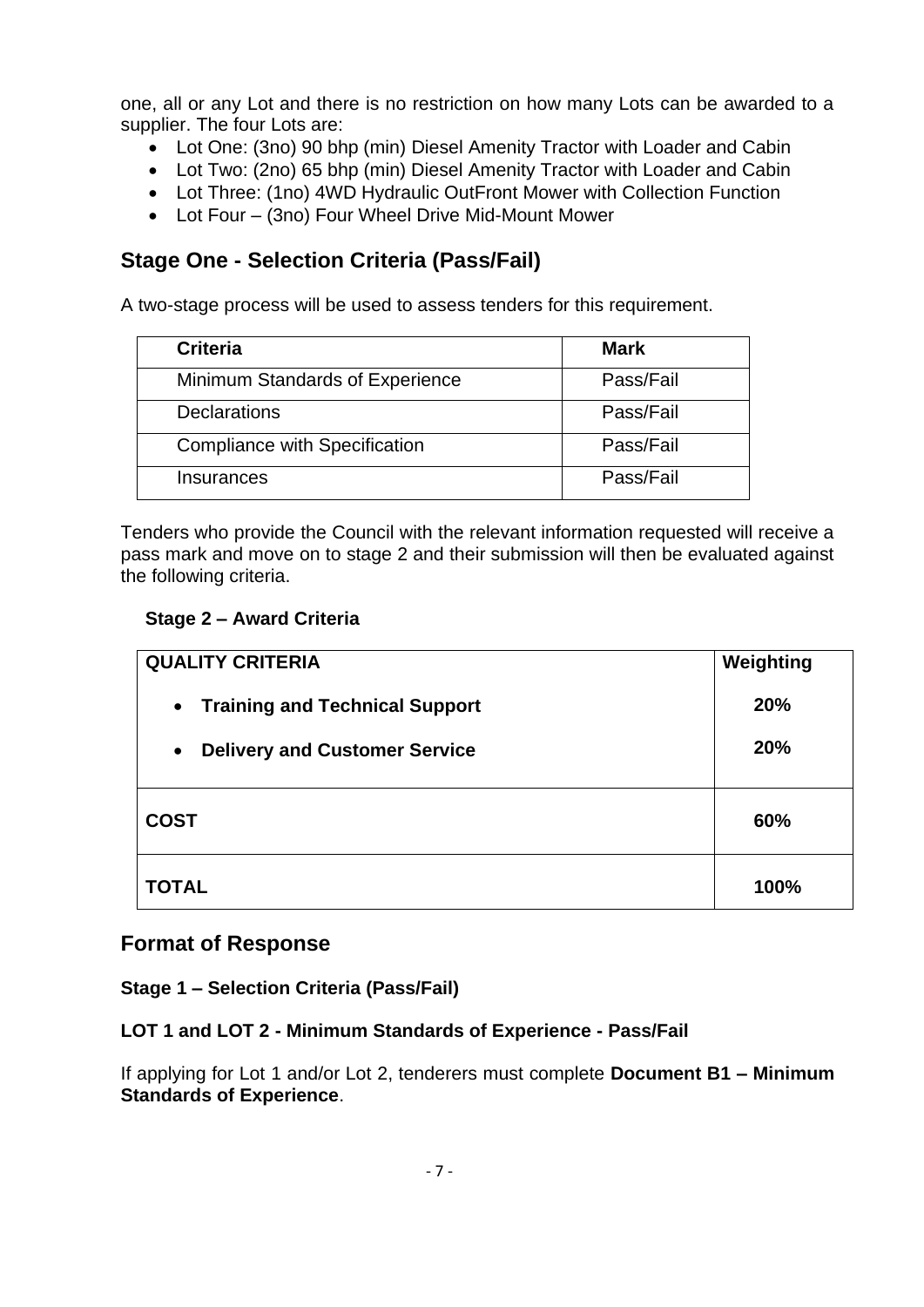Tenderers must list a minimum of two (2) contracts of supplying and delivering tractors as detailed in the specifications or similar plant to organisations within the past five (5) years to demonstrate that they have the relevant standards of experience. Tenderers must give a detailed description of these contracts and demonstrate how they are relevant to the Council's requirement.

The scope of this contract is detailed within the specification, it is the responsibility of the tenderer to demonstrate how an example given meets this criteria. Within the last five years is deemed five years prior to the closing date of the tender.

### **LOT 3 and LOT 4 - Minimum Standards of Experience - Pass/Fail**

If applying for Lot 3 and/or Lot 4, tenderers must complete **Document B2 – Minimum Standards of Experience**.

Tenderers must list a minimum of two (2) contracts of supplying and delivering mowers as detailed in the specifications or similar plant to organisations within the past five (5) years to demonstrate that they have the relevant standards of experience. Tenderers must give a detailed description of these contracts and demonstrate how they are relevant to the Council's requirement.

The scope of this contract is detailed within the specification, it is the responsibility of the tenderer to demonstrate how an example given meets this criteria. Within the last five years is deemed five years prior to the closing date of the tender.

#### **Declarations – Pass/Fail**

Tenderers must acknowledge within the Technical Criteria that they are an authorised dealership for the tractor manufacturer or mower manufacturer and have the undisputed right to sell the tendered machinery items on behalf of the manufacturer.

Prior to contract award, the Council may request the appropriate documentation to evidence the contractual relationship between the dealer and manufacturer.

Tenderers must also acknowledge that the tendered machinery items are not currently under any form of hire purchase agreement.

#### **Lots 1, 2, 3 and 4 - Compliance with the Specification (Pass/Fail)**

Tenderers must complete the following documents for each Lot that they are applying for:

- LOT 1: **Document C1 - Compliance with Specification Lot 1**
- LOT 2: **Document C2 - Compliance with Specification Lot 2**
- LOT 3: **Document C3 - Compliance with Specification Lot 3**
- LOT 4: **Document C4 - Compliance with Specification Lot 4**

The machinery/plant offered must meet the minimum requirements detailed in the specification.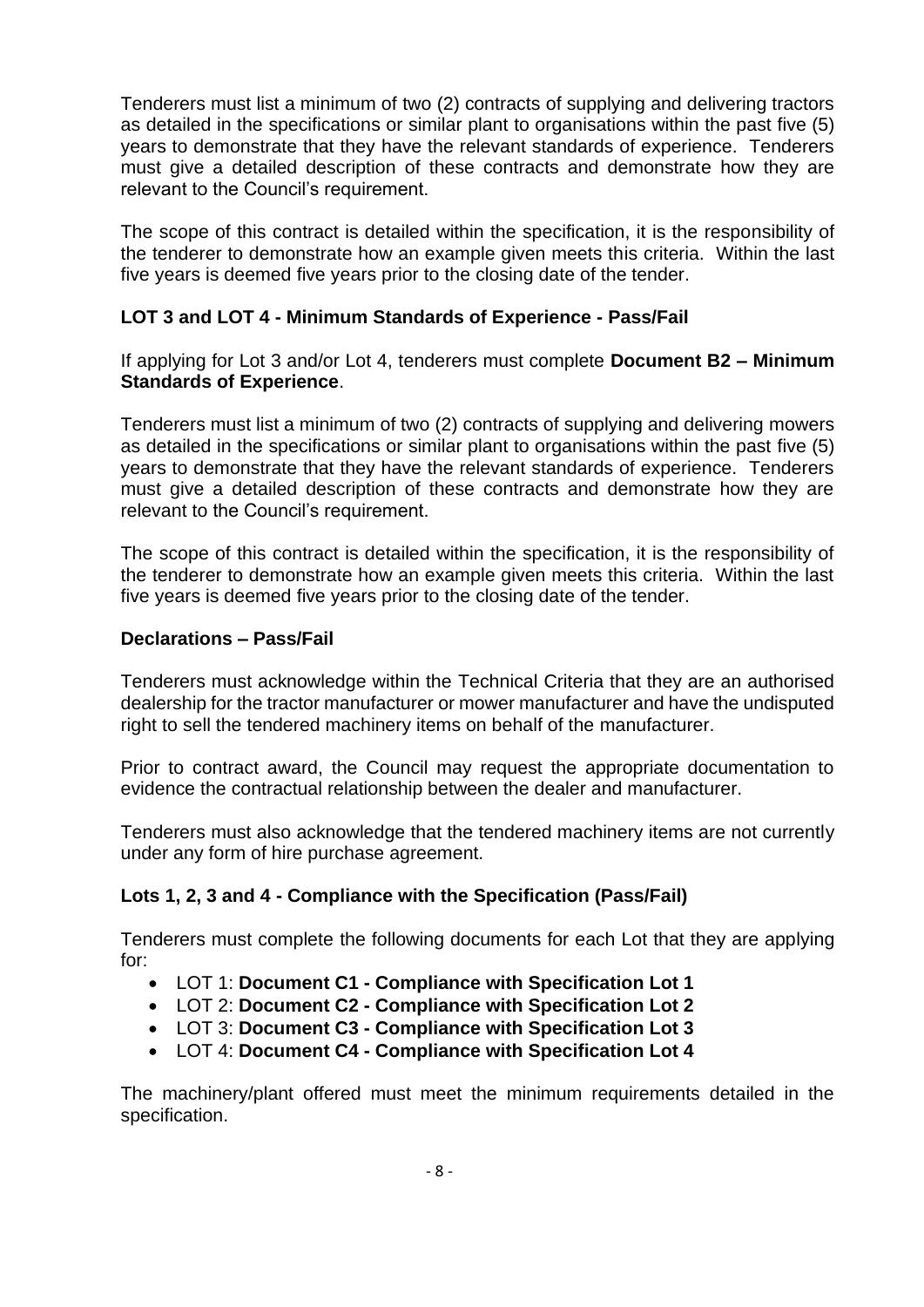Tenderers must demonstrate how their proposal meets the Council's specification. It is not sufficient to state that you can meet the specification, you must demonstrate how you meet the specification by providing the appropriate information required for each item listed.

#### **Insurances – Pass/Fail**

Tenderers must acknowledge within the Eligibility Criteria that they possess or will put in place before commencement of the contract, the relevant Insurance Cover for this contract:

- Public Liability Insurance £1M
- Employers Liability Insurance £5M

A copy of the relevant Insurance Certificates will be required for inspection prior to commencement of the project.

#### **Note: Failure to provide any of the selection criteria information as detailed above may result in the elimination of your tender submission.**

Tenderers who provide the Council with the relevant information requested will receive a pass mark and move on to stage 2 and their submission will then be evaluated against the following award criteria.

Tenderers who do not provide the Council with the relevant information will receive a fail mark and will be rejected and the tenderer will be eliminated from the competition at this stage of the evaluation process.

#### **Stage 2: Award Criteria**

Organisations must submit a response detailing how they will deliver the requirement taking account of the qualitative and quantitative criteria and requirements specified. To be considered, each prospective tenderer must address the key areas detailed below. **A separate response must be provided for each Lot being applied for.**

#### **Qualitative Criteria**

#### **Provision of Training and Technical Support 20%**

Tenderers must complete the following documents for each Lot that they are applying for:

- LOT 1: **Document D1 – Provision of Training and Technical Support Lot 1**
- LOT 2: **Document D2 – Provision of Training and Technical Support Lot 2**
- LOT 3: **Document D3 – Provision of Training and Technical Support Lot 3**
- LOT 4: **Document D4 – Provision of Training and Technical Support Lot 4**

Tenderers must provide a detailed methodology for the Provision of Training and Technical Support. Tenderers should refer to the Council's requirements detailed within the Tender Specification.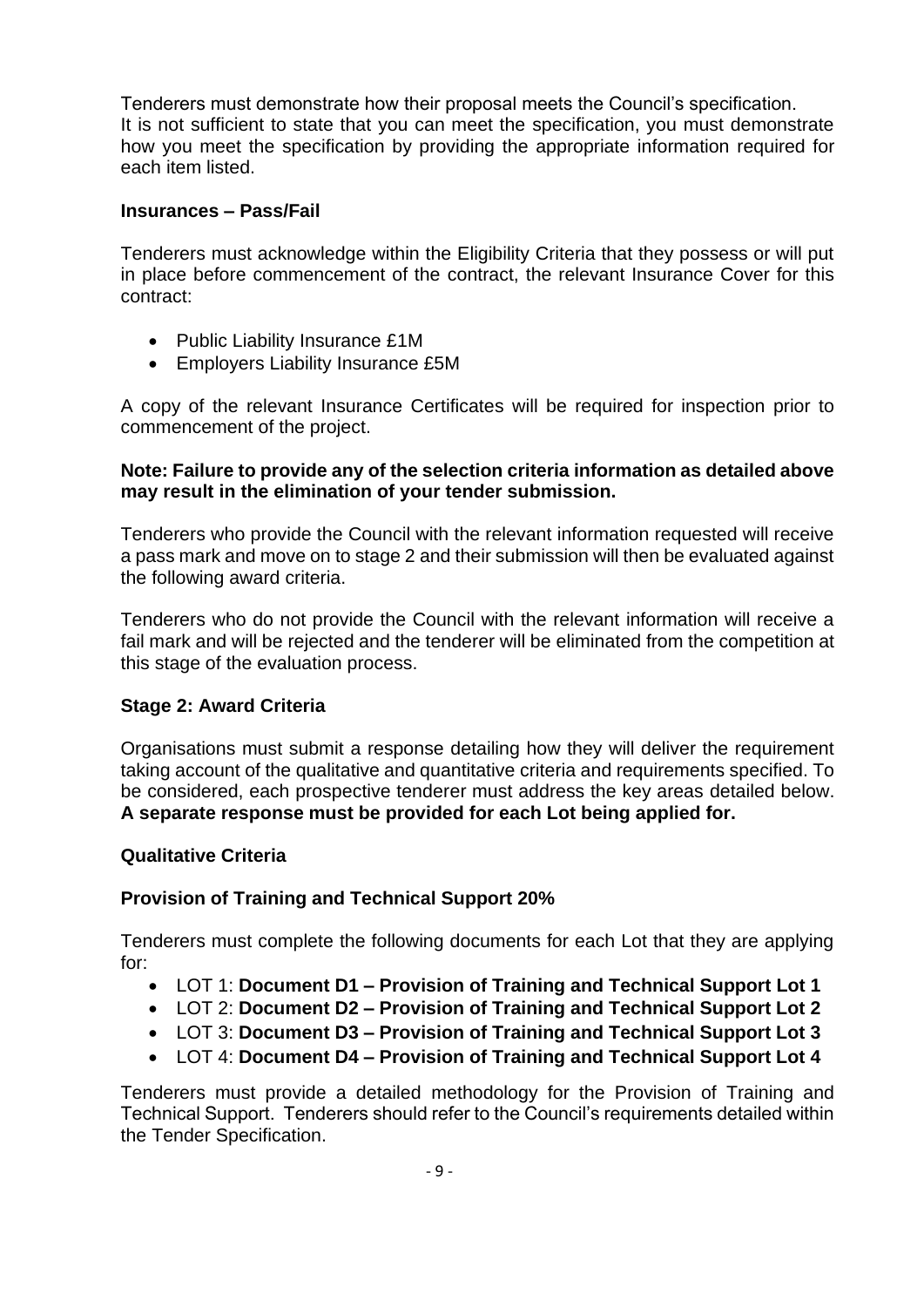The Tenderer's response must include, but not be limited to:

- Details on local technical support (inc  $3<sup>rd</sup>$  party relationships)
- Ability to meet response times
- How operator training will be managed
- Details on mechanic operatives

## **Provision of Delivery and Customer Service 20%**

Tenderers must complete the following documents for each Lot that they are applying for:

- LOT 1: **Document E1 – Provision of Delivery and Customer Service Lot 1**
- LOT 2: **Document E2 – Provision of Delivery and Customer Service Lot 2**
- LOT 3: **Document E3 – Provision of Delivery and Customer Service Lot 3**
- LOT 4: **Document E4 – Provision of Delivery and Customer Service Lot 4**

Tenderers must provide a detailed methodology for the Provision of Delivery and Customer Service. Tenderers should refer to the Council's requirements detailed within the Tender Specification.

The Tenderers response must include, but not be limited to:

- Details on delivery process (inc anticipated delivery date)
- Details on availability of spares
- After sales support offered
- Warranty and non-warranty work process

### **The above qualitative criteria will be scored using the measures detailed in the table below:**

| <b>Measure for Quality Award Criteria</b>                                                                                                       |  |
|-------------------------------------------------------------------------------------------------------------------------------------------------|--|
| Excellent response that meets the requirement. Indicates an excellent<br>response with detailed supporting evidence and no weaknesses.          |  |
| A good response that meets the requirement with good supporting evidence.<br>Demonstrates good understanding of the requirement.                |  |
| The response generally meets the requirement but lacks sufficient detail to<br>warrant a higher mark.                                           |  |
| A response with reservations. Lacks convincing detail to demonstrate that the<br>proposed response will meet the requirement.                   |  |
| An unacceptable response with serious reservations. Very limited detail to<br>demonstrate that the proposed response will meet the requirement. |  |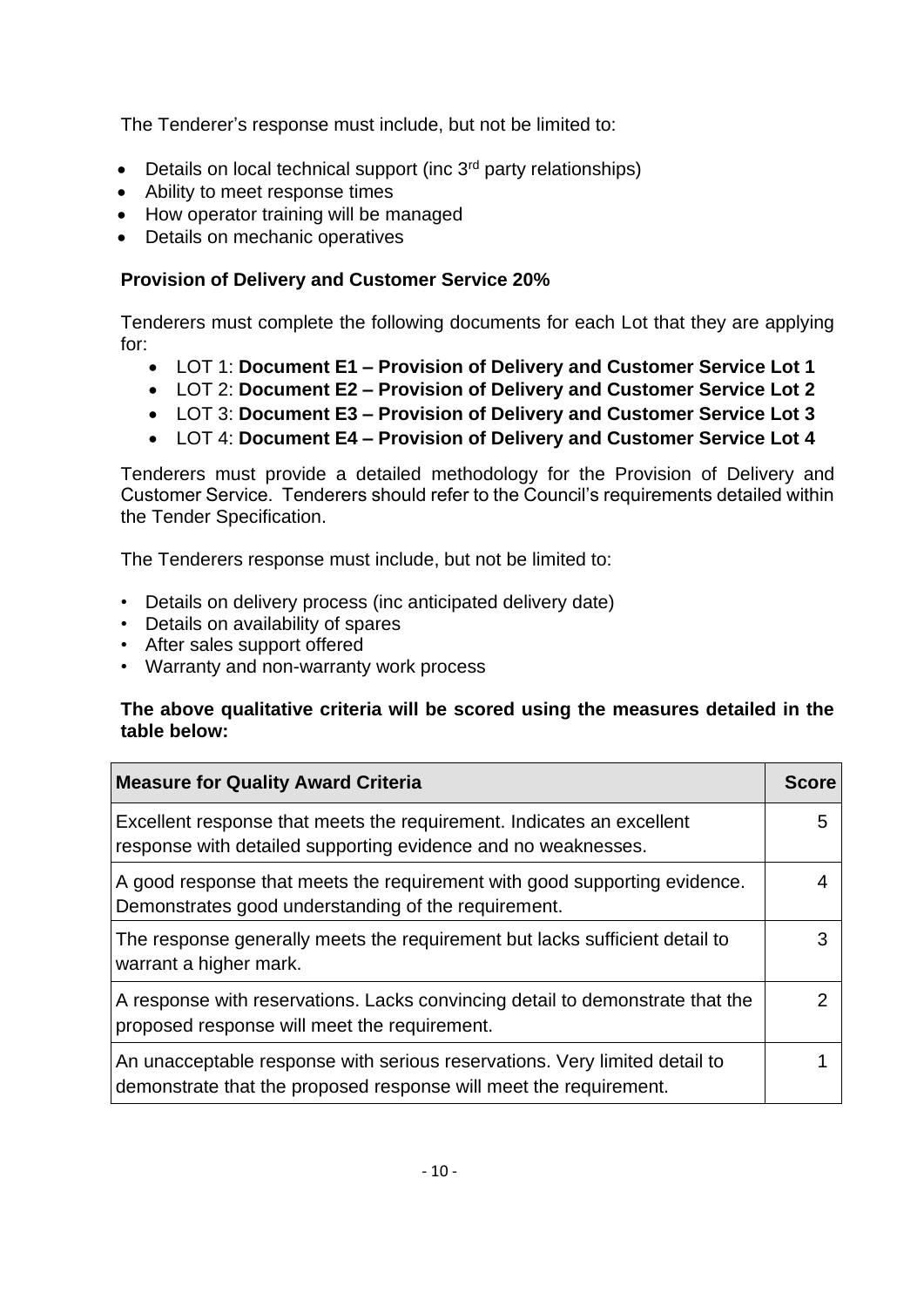The Tenderer failed to address the question. The Tenderer has a set of the U

*Please note that the maximum available score is 5 (unweighted) for each quality award criteria. Any response for any of the quality award criteria which receives a score of 2 (unweighted) or less will be rejected and the Tenderer will be eliminated from the competition for the Lot being applied for.*

## **Quantitative Criteria**

## **Cost 60%**

For each Lot being applied for, tenderers must complete the following documents and submit their costs for the supply and delivery of machinery as per the specification:

- LOT 1: **Document F1 - Pricing Schedule Lot 1**
- LOT 2: **Document F2 - Pricing Schedule Lot 2**
- LOT 3: **Document F3 - Pricing Schedule Lot 3**
- LOT 4: **Document F4 - Pricing Schedule Lot 4**

The lowest cost will be awarded the highest score and all other Tenderers will be awarded pro-rata scores to 2 decimal places based on the relative competitiveness of their Price. The formula that will be used is:

## **Lowest Tender Total Cost/Tenderer's Total Cost x 60%**

## **Tie Break Criteria**

In instances where tenderers achieve the same overall score and there is a tie break situation, the tenderer with the highest % score in Cost will be awarded the contract.

If the tie cannot be broken according to Cost, it will be broken by the tenderer which received the highest marks for the following criteria, to be taken in order of priority, until the tie is broken:

Order of Priority

- 1. Training and Technical Support
- 2. Delivery and Customer Service

If when applying the tie breaker, a clear result is identified (i.e. the tie breaker score differentiates the tenderers who have the same score for the initial evaluation of bids), the process will be terminated at that step.

## **16.STANDARD QUESTIONS**

During the electronic submission of your tender response there will be a number of online questions relating to this project which are mandatory and are required to be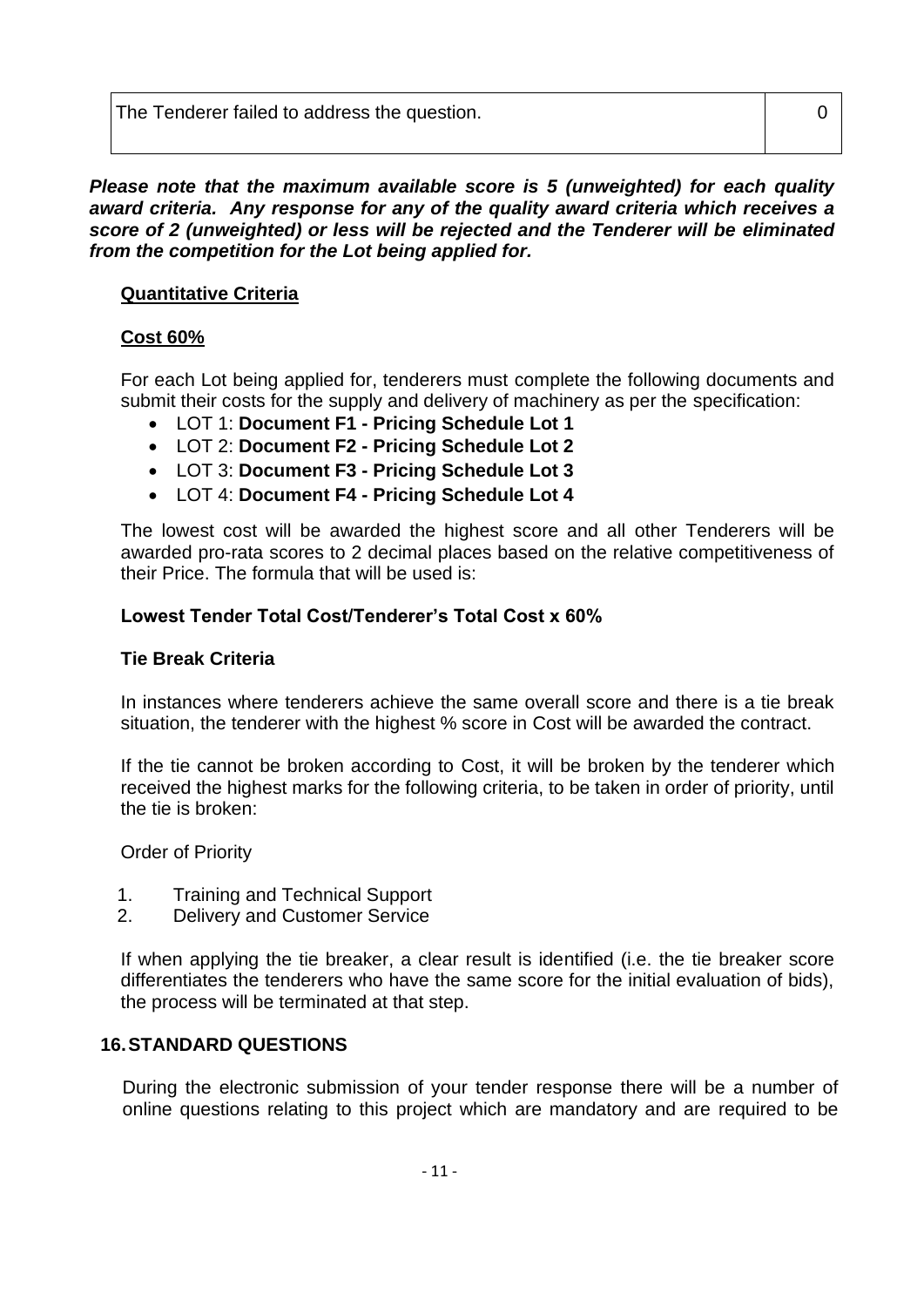answered. In addition to project specific questions, there are a number of questions relating to the following;

- Form of Tender;
- Bribery, Collusion and Canvassing Declaration;
- Fair Employment and Treatment (Northern Ireland) Order 1998;
- Freedom of Information Statement:
- Data Protection:
- Conflict of Interest Statement;
- Vat Registration;
- Terms and Conditions Goods and Supplies;
- Confirmations.

The successful Economic Operator may be required to complete and sign an original copy of the Form of Tender at the award stage of this competition.

There is a requirement to fully complete all information requested during the electronic submission of your tender. Failure to do so may result in a void tender.

It is important that tenderers take note of Ards and North Down Borough Council's 'ANDBC Terms and Conditions – Services' as found in the Business section of the Council's website: www.ardsandnorthdown.gov.uk

You must indicate that you agree and accept these Terms and Conditions.

## **17.ASSIGNMENT AND SUBCONTRACTING**

As per clause 21 of the Council terms and conditions, which must be agreed to within the qualification envelope on submission of any tender response, the Contractor shall not assign, mortgage, charge or otherwise transfer any rights or obligations under this Contract without the prior written consent of the Council.

The Contractor shall not sub-contract any portion of the Contract without the prior consent of the Council. Sub-contracting any part of the Contract shall not relieve the Contractor of any obligation or duty attributable to it under the Contract.

The Contractor shall provide the Council with a list of all personnel engaged by its subcontractors and any subsequent amendments thereto and shall ensure that all other requirements of the Council are observed and complied with by any sub-contractor.

Where the Council has consented to the placing of sub-contracts, copies of each subcontract shall be sent by the Contractor to the Council immediately it is issued.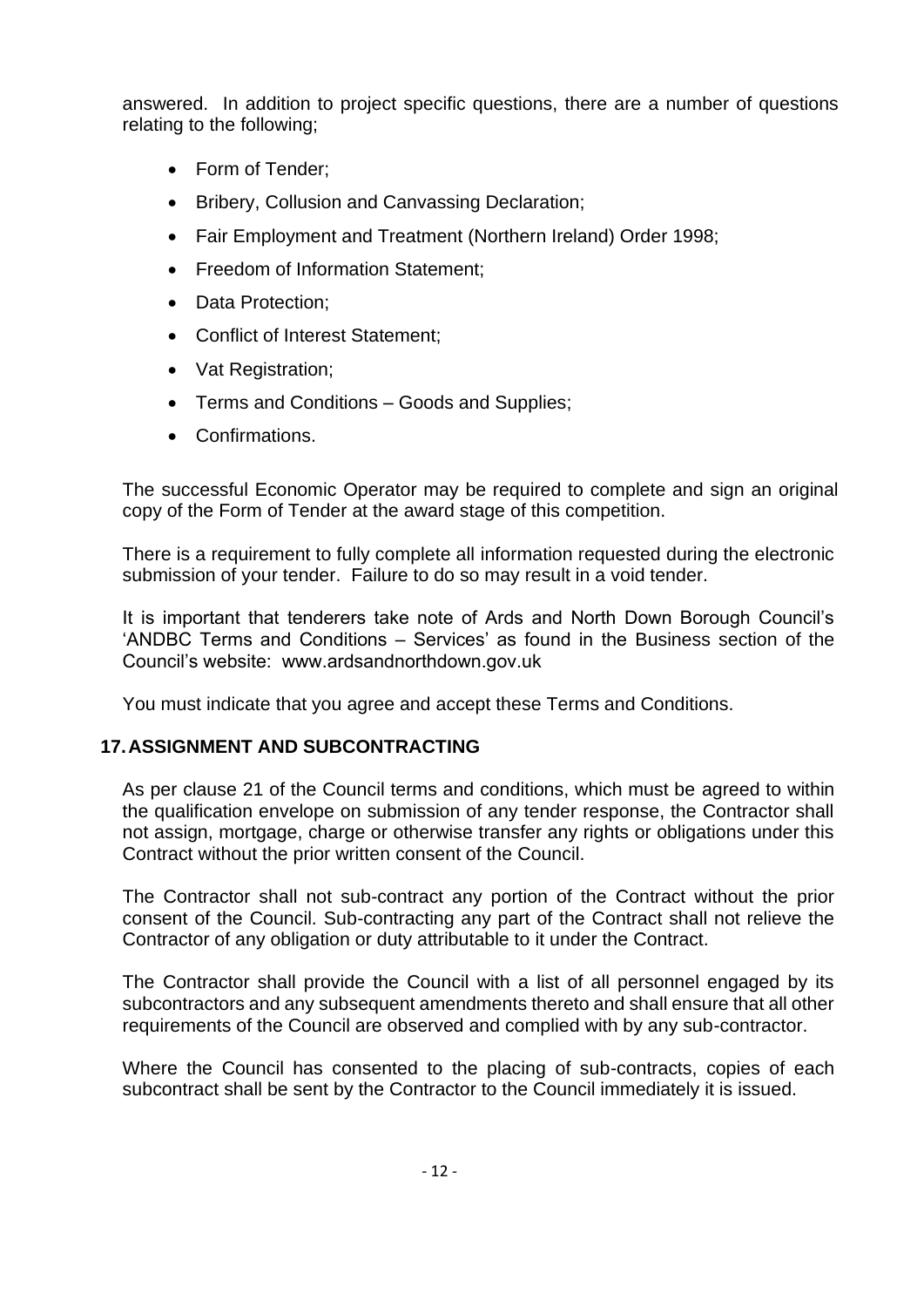## **18.PROCUREMENT TIMETABLE**

The timetable for procurement is detailed in the table. Whilst every attempt will be made to adhere to the timetable, delays may occur during the tendering phase. This timetable cannot be guaranteed and is indicative only. If significant variations occur to the timescales indicated, the Council will keep tenderers updated using the eTendersNI messaging system.

| <b>Procurement Activity</b>         | <b>LATEST DATE</b> |
|-------------------------------------|--------------------|
| <b>Publish Advert</b>               | 1 February 2022    |
| Publish documentation on eTendersNI | 1 February 2022    |
| Closing date for return of Tenders  | 3 March 2022       |
| <b>Report to Council</b>            | 30 March 2022      |
| <b>Standstill Commences</b>         | 11 April 2022      |
| <b>Award Contract</b>               | 26 April 2022      |

### **19.OTHER INFORMATION**

Tenderers should note that where quantities and values are given in this specification, they are only estimates, are given as a guideline and are not based on any anticipated requirements during the Contract period and shall not be binding on the Council.

Any contracts awarded as a result of this tender competition will be based on the most economically advantageous offer, which offers Best Value.

Tenderers should note the minimum threshold score that must be attained for the Quality Award Criteria which is detailed within the Format of Response. Any submission which receives a score below the minimum threshold score will be rejected and the Tenderer will be eliminated from the competition.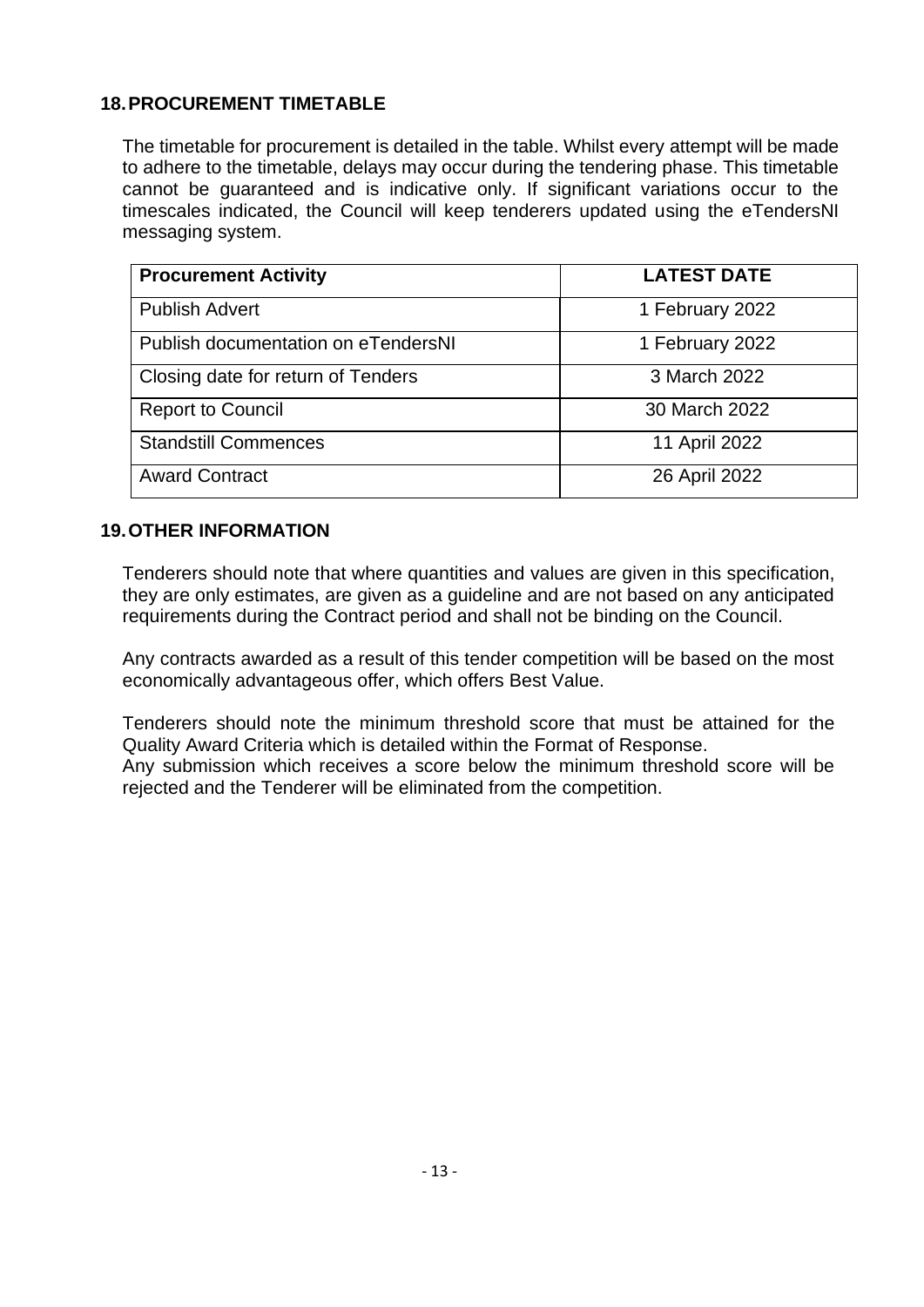## **SECTION 2**

## **TENDER SPECIFICATION**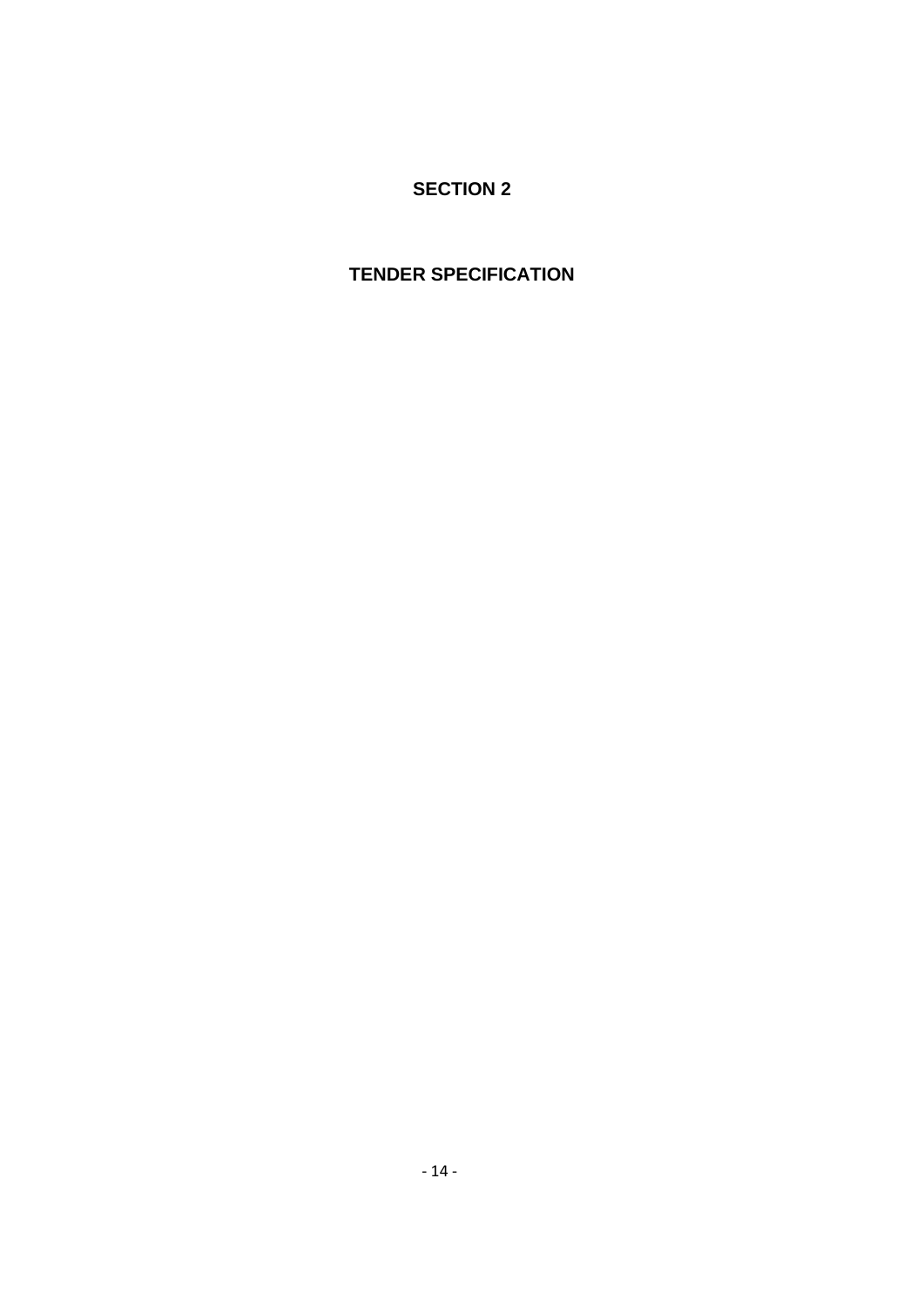#### **Background**

Ards and North Down Borough Council is in the east of Northern Ireland, covering the Ards Peninsula, most of Strangford Lough and the southern shore of Belfast Lough. It comprises an area of 228 square miles, which combines attractive coastline with many pleasant open spaces. The borough has a population of 157,000. This Council's focus now, is moving beyond transitional change to the transformation of services to deliver the best services to our residents and visitors in this customer orientated environment. The Council provides a range of services to residents, as well as support for businesses and visitors. This new beginning for local government is reflected in the corporate plan for Ards and North Down Borough Council:

#### Our Purpose

Our purpose is to make Ards and North Down the best place to live, work, visit and invest.

#### Our Vision

Our vision is that Ards and North Down will be a place to be proud of which is more prosperous, vibrant, healthy, and sustainable and where people enjoy an excellent quality of life.

Further information about the Council can be found on the Council's website at [http://www.ardsandnorthdown.gov.uk](http://www.ardsandnorthdown.gov.uk/)

#### Range of Services

The Council engages in a range of Local Authority activities including but not limited to, Leisure Services, Community Services, Parks and Open Spaces, Tourism, Cultural Facilities, Refuse Collection, Street Cleansing, Environmental Health/Technical, Registration of Deaths, Births and Marriages, Burial Grounds, Public Conveniences, Administration, Employment, Finance, Economic Development, Building Control, Planning (including local Development Planning functions), Local Roads, Public Realm, Rural Development, Urban Regeneration, Community Planning and Local Economic Development.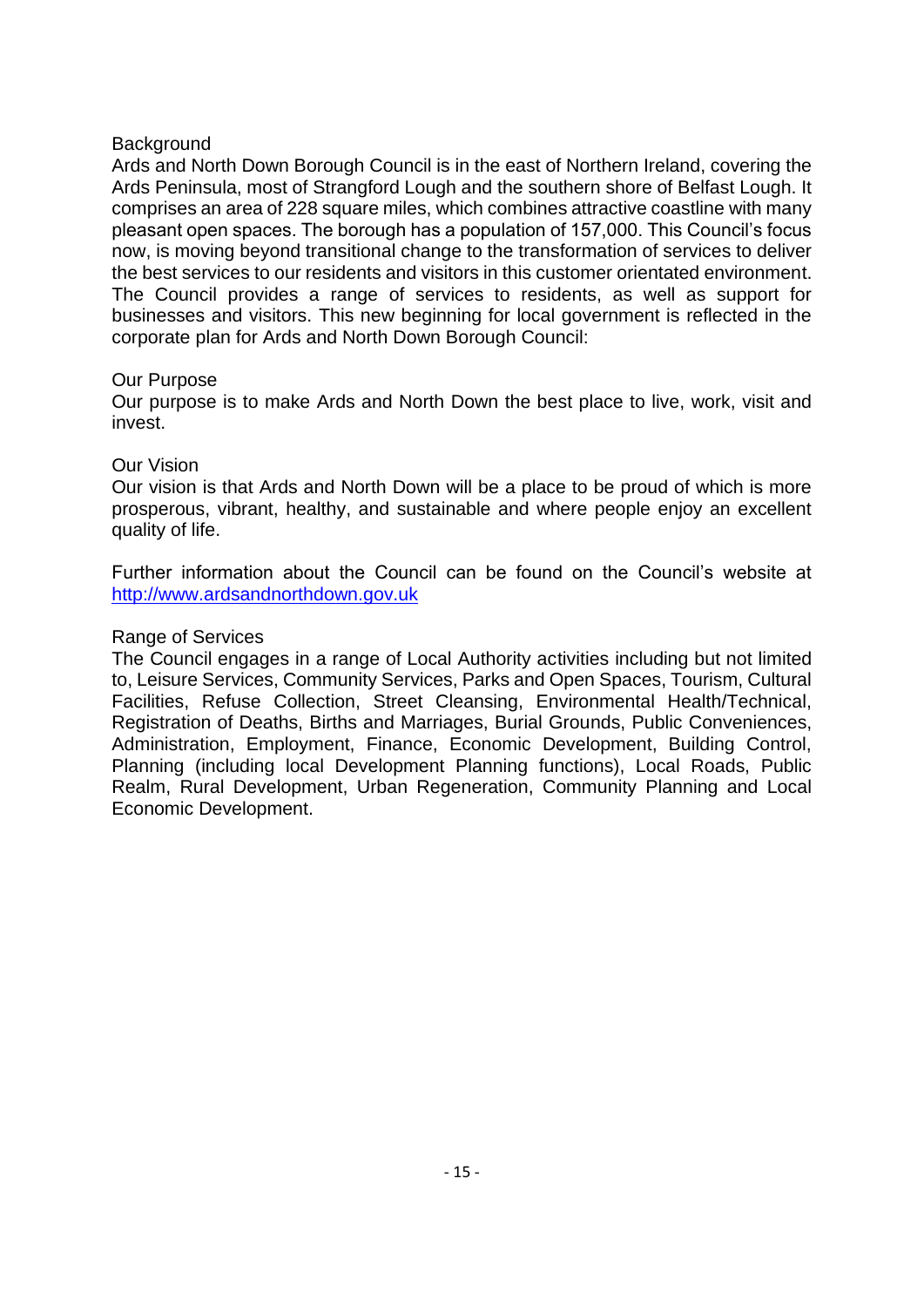## **INTRODUCTION**

Ards and North Down Borough Council invites you to submit a tender for the supply and delivery of the machines detailed below. There are four (4) Lots within this tender and each Lot will be evaluated separately, therefore separate suppliers may be appointed for each Lot. Tenderers may apply for one lot, any lot or all lots. The lot requirements are as follows:

- Lot One: (3no) 90 bhp (min) Diesel Amenity Tractor with Loader and Cabin
- Lot Two: (2no) 65 bhp (min) Diesel Amenity Tractor with Loader and Cabin
- Lot Three: (1no) 4WD Hydraulic OutFront Mower with Collection Function
- Lot Four: (3no) Four Wheel Drive Mid-Mount Mower

Tenderers should provide details of what they propose to provide by completing the required documents.

The machinery/plant must meet the minimum requirements detailed in the specification.

All aspects of the complete machinery/plant must be designed to comply strictly in accordance with the manufacturer's specifications, Health & Safety Regulations, Construction and Use Regulations and all current relevant regulations for Northern Ireland.

Tenderers must clearly demonstrate in writing how their proposed machinery/plant meets the requirements of the specification. Brochures and manufacturers specifications/data sheets can be provided but these will not be assessed as part of the evaluation.

Where the specification offered differs from that stated, the Tenderer should include an explanatory statement detailing how their machinery/plant meets or betters the requirements.

Tenderers shall provide full written details of warranty cover on machinery/plant.

Workshop and service manuals for complete machinery/plant should be handed over when the vehicle is delivered.

## **SPECIFICATION**

For each Lot, tenderers must demonstrate how their proposal meets all aspects of the Specifications detailed below. Tenderers must describe in full detail how their proposal for each item listed meets the specification required in order to allow the evaluation panel to determine if your proposal is compliant. Please note that it is not sufficient to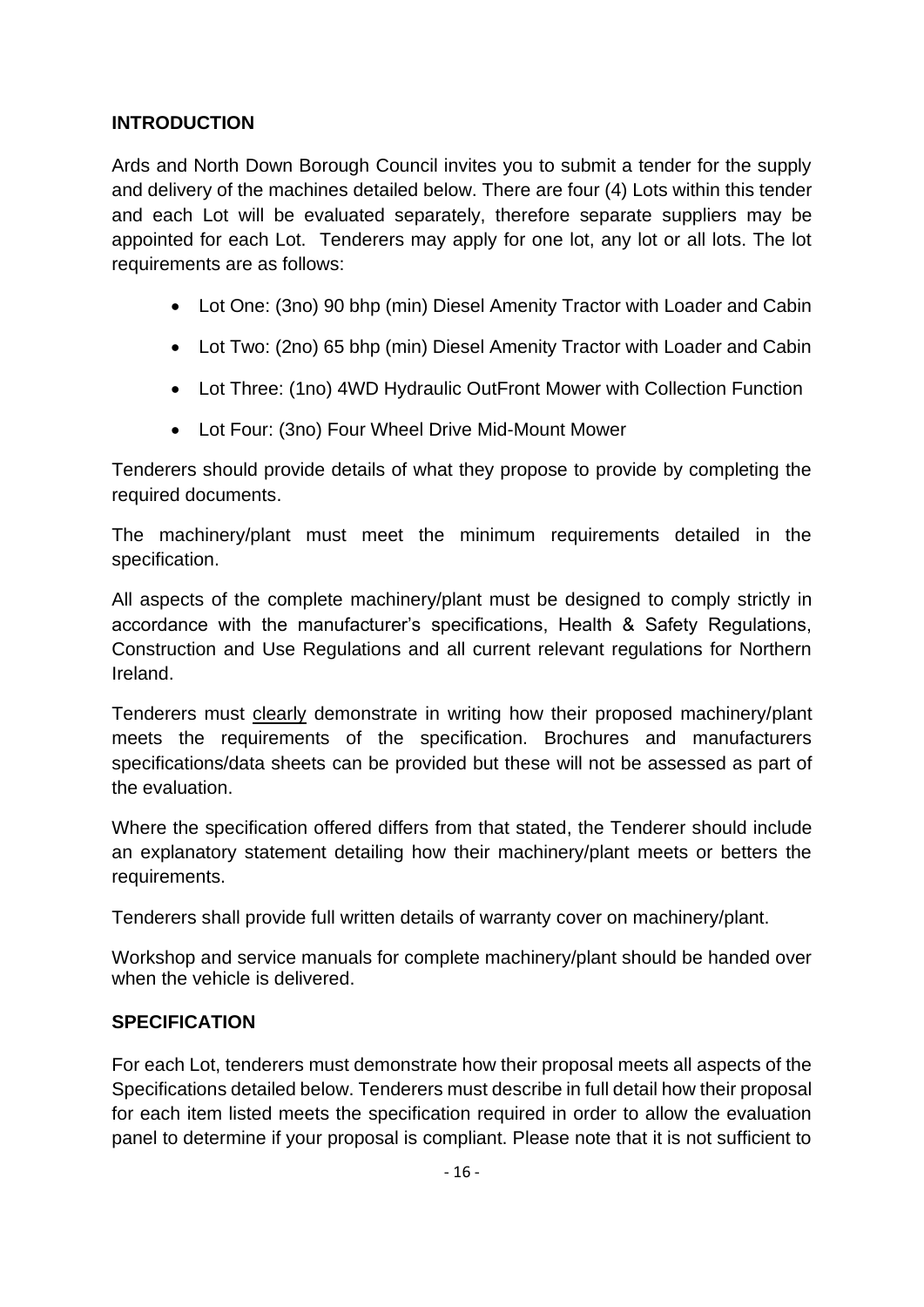state that you can meet the specification, you must demonstrate how you meet the specification. Failure to provide evidence to clearly demonstrate that you can meet the specification as detailed will result in the elimination of your tender submission.

| <b>Type</b>                           | Road ready four-wheel drive 90 hp (min) diesel tractor with<br>front loader and fully enclosed glass Cabin.                                                                                                                                                                           |
|---------------------------------------|---------------------------------------------------------------------------------------------------------------------------------------------------------------------------------------------------------------------------------------------------------------------------------------|
| <b>Suitable</b><br><b>Environment</b> | Use in amenity areas and sportsgrounds capable of using<br>ancillary equipment, including but not limited to:<br>Side Arm Flail<br>$\bullet$<br><b>Rotary Mowers</b><br>$\bullet$<br><b>Mounted Chipper</b><br>Proven for use in a professional amenity horticultural<br>environment. |
| <b>Engine</b>                         | Liquid cooled turbo diesel engine with inter cooler<br>developing minimum/gross of 90hp. Engine exhaust to be<br>delivered by corner post exhaust. To conform with current<br>EC standards with noise and meets Tier 4 (min) engine<br>emissions criteria.                            |
| <b>Transmission</b>                   | Semi automatic transmission of 6 forward/reverse gears<br>with high and low range.                                                                                                                                                                                                    |
| <b>Speed</b>                          | Min 39 km/h forward.                                                                                                                                                                                                                                                                  |
| <b>Rear PTO</b>                       | Independent with in-cab shift quick engage/release<br>electrically engaged PTO clutch. PTO must deliver<br>minimum 540 rpm.                                                                                                                                                           |
| <b>Point Linkage</b>                  | Category I/II/III 3-point linkage with lift capacity of<br>3000kg. Complete with trailer pickup hitch.                                                                                                                                                                                |
| <b>Fuel Tank</b>                      | Tank must have capacity of min 175 Litres.                                                                                                                                                                                                                                            |
| <b>Steering</b>                       | Adjustable steering column.                                                                                                                                                                                                                                                           |
| Clutch                                | Multiple wet disc, electro-hydraulically operated.                                                                                                                                                                                                                                    |
| <b>Brakes</b>                         | Hydraulic wet disc brakes on rear axle and handbrake.                                                                                                                                                                                                                                 |

## **LOT 1 – 3no 90 hp (min) Diesel Tractors with loader and cabin**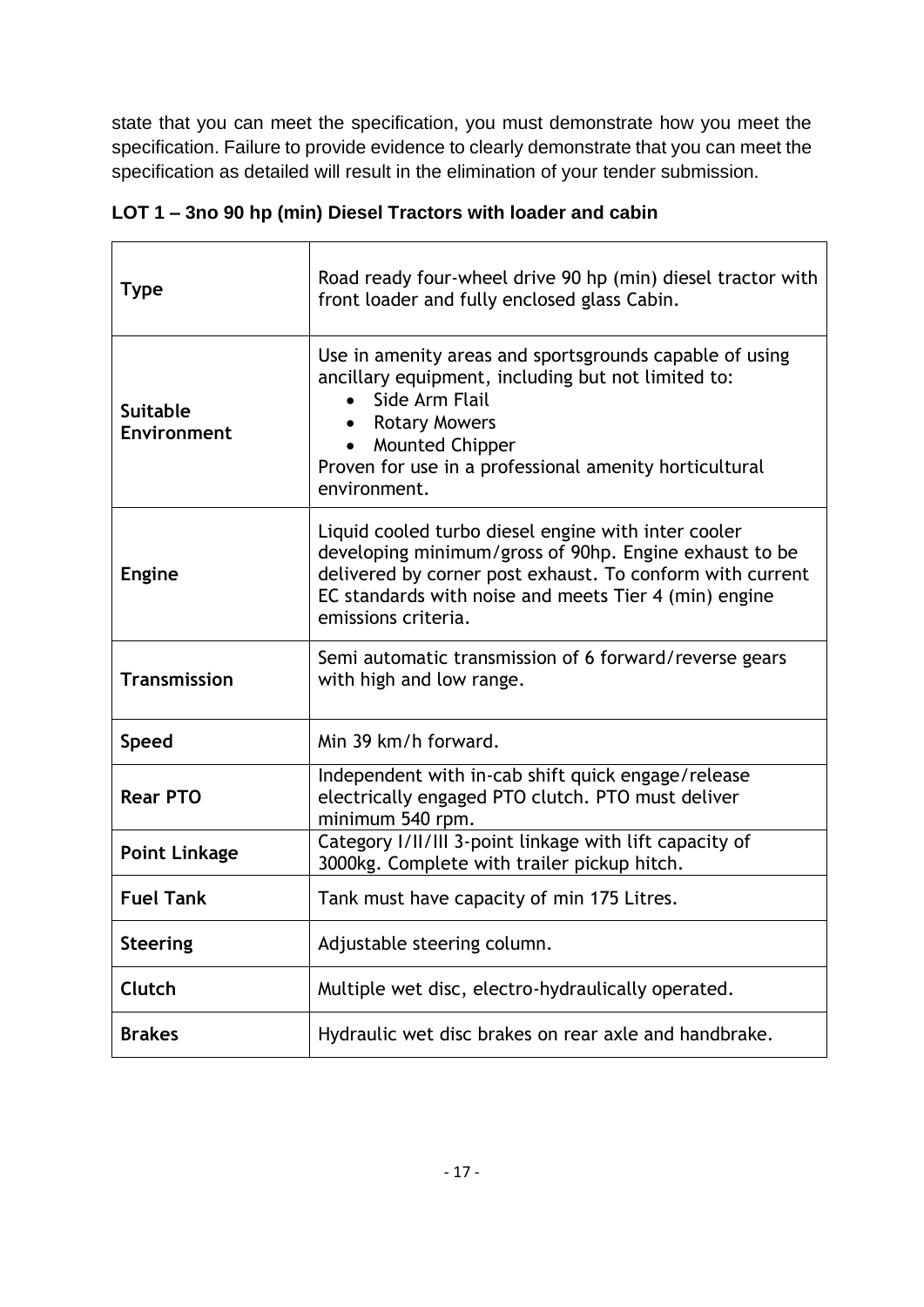| <b>Hydraulics</b>   | Pump capacity minimum 600 litre / per min. 3-point<br>linkage with interchangeable ball ends. 3000kg lift capacity<br>(minimum). Category II.                                                                                                                                                                                                                                                                             |
|---------------------|---------------------------------------------------------------------------------------------------------------------------------------------------------------------------------------------------------------------------------------------------------------------------------------------------------------------------------------------------------------------------------------------------------------------------|
| <b>Front Loader</b> | Manufacturer to be same as tractor manufacturer. Heavy<br>duty frame with quick attach / detach system, without the<br>need off tools and quick release hydraulic couplings. The<br>loader must also incorporate a quick release system for<br>bucket and other attachments. Bucket to be included with<br>a minimum width off 1500mm. The loader functions must<br>be operated by a single joystick arm rest controller. |
| <b>Wheels Tyres</b> | To be fitted front and rear pressed steel wheels fitted with<br>highway road legal flotation type turf tyres.                                                                                                                                                                                                                                                                                                             |
| Cabin               | Supplied with spacious fully enclosed, glass all around,<br>Cabin for unencumbered optimal panoramic views. To<br>comply with EU standards in relation to operator safety<br>and noise/vibration levels.                                                                                                                                                                                                                  |
| Seat                | Full air suspension fabric seat. Adjustable for height and<br>reach. Fully retractable seat belt for driver comfort and<br>safety.                                                                                                                                                                                                                                                                                        |
| Instruments         | Heating and Air Conditioning<br>Interior light<br>Sun visor<br>12v power supply<br>Front and rear wipers with washer<br>Full lights and indicators for road use<br>٠<br>Radio with Bluetooth Connectivity<br><b>Fuel level Indication</b><br>$\bullet$<br>Warning Lights for battery, hydraulics and overheating                                                                                                          |
| <b>Safety Items</b> | Mounted 1 Kg Dry Powder Fire Extinguisher<br>Mounted First-Aid Box                                                                                                                                                                                                                                                                                                                                                        |
| <b>Security</b>     | Anti-theft immobiliser included.                                                                                                                                                                                                                                                                                                                                                                                          |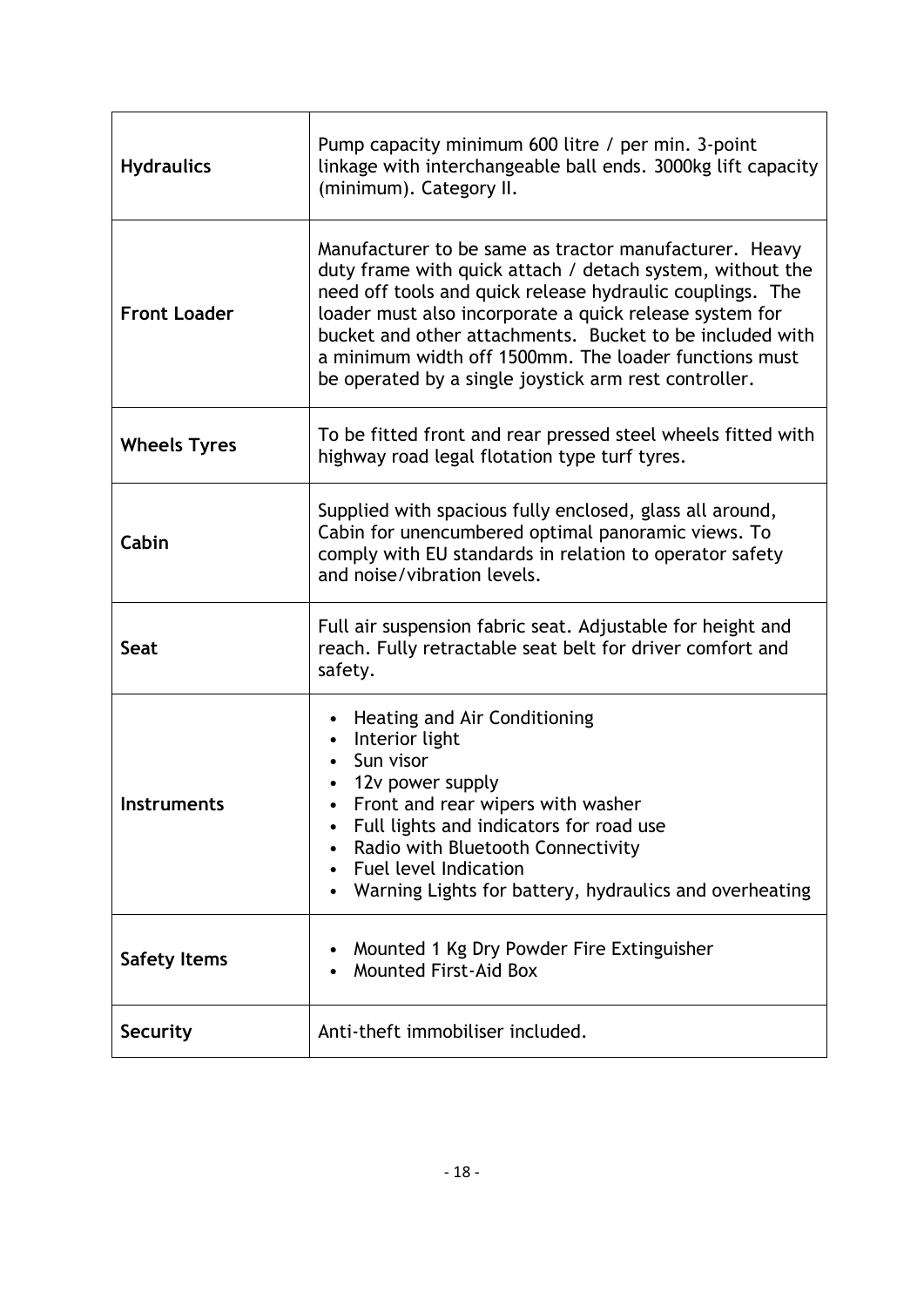| Delivery / On-Road<br><b>Status</b>                                    | The vehicle will be delivered no later than 4 months, after<br>the contract award, to a Council owned property by the<br>successful vendor cleaned, road ready, fully assembled,<br>pre-delivery inspected and fully fuelled ready for<br>operational deployment. Including ANDBC road registered<br>complete with twelve months road fund tax. |
|------------------------------------------------------------------------|-------------------------------------------------------------------------------------------------------------------------------------------------------------------------------------------------------------------------------------------------------------------------------------------------------------------------------------------------|
| <b>Road Plates</b>                                                     | Easy-clean number plates attached to front and rear by<br>screw fixings.                                                                                                                                                                                                                                                                        |
| <b>Training</b>                                                        | Full certified operator training to be provided on council<br>owned location.                                                                                                                                                                                                                                                                   |
| <b>Workshop Manuals</b>                                                | Workshop and service manuals for complete tractor should<br>be handed over when the vehicle is delivered.                                                                                                                                                                                                                                       |
| <b>Service</b>                                                         | Allow for the first on-site service at the manufacturers<br>specified number of hours, complete with consumables.                                                                                                                                                                                                                               |
| Manufacturer's<br>Warranty                                             | The tractor shall be fully guaranteed (free of all labour and<br>material cost) for a period of 24 calendar months minimum<br>after it has been out into service by the Council. Tenderers<br>shall provide full written details of warranty cover on<br>machinery item.                                                                        |
| <b>Regulations</b>                                                     | The tractor must conform to all Construction & Use<br>Regulations in Northern Ireland and comply in all aspects<br>with current British HSE and European CE safety<br>requirements.                                                                                                                                                             |
| <b>Additional Features</b><br>(This is For<br><b>Information Only)</b> | Such as any added value to specification above etc                                                                                                                                                                                                                                                                                              |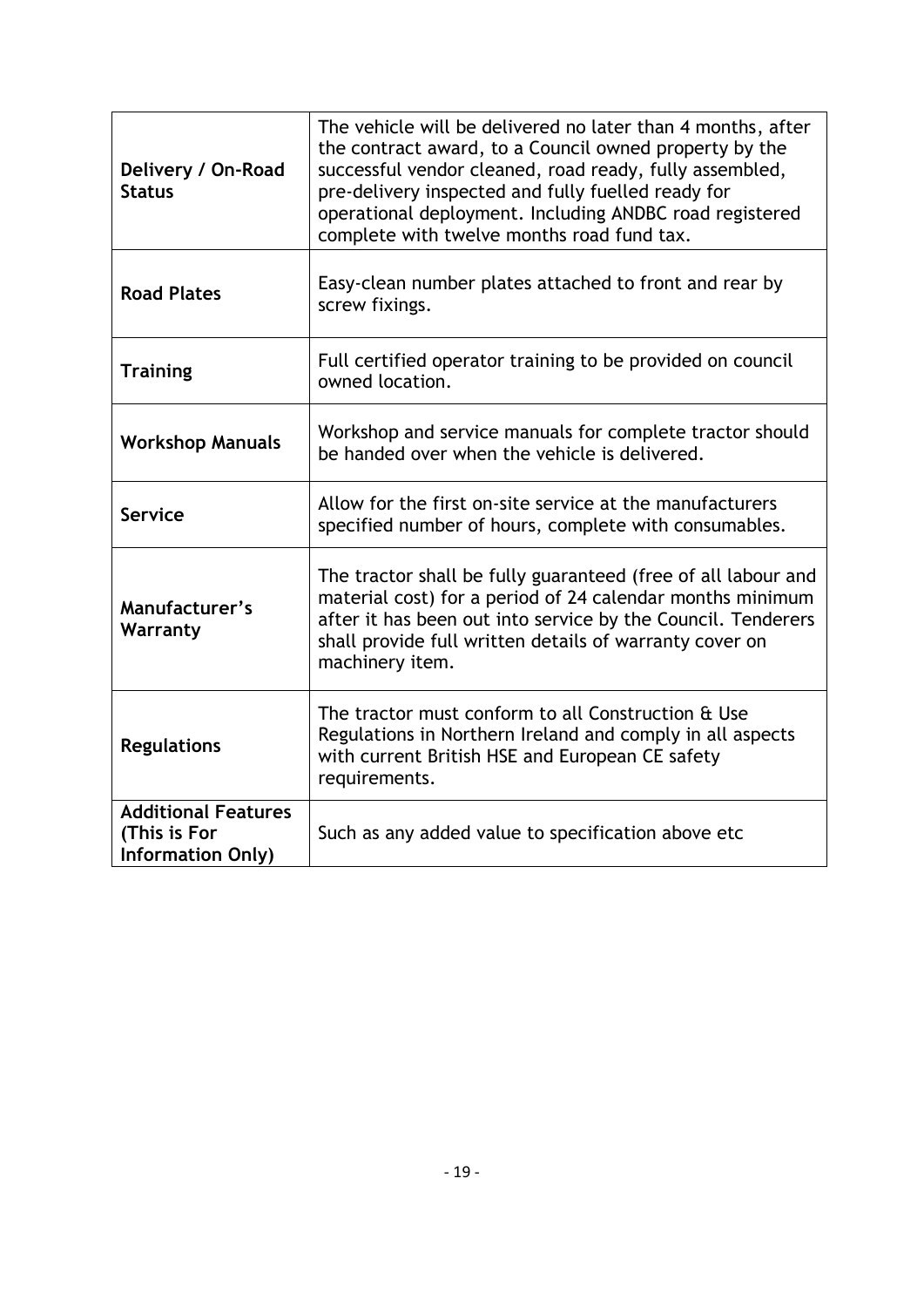| LOT 2 - 2no 65 hp (min) Diesel Amenity Tractor with loader and cabin |  |
|----------------------------------------------------------------------|--|
|----------------------------------------------------------------------|--|

 $\overline{\phantom{0}}$ 

| <b>Type</b>                    | Road ready four-wheel drive 65 hp (min) diesel tractor with<br>fully enclosed glass Cabin.                                                                                                                                                                  |
|--------------------------------|-------------------------------------------------------------------------------------------------------------------------------------------------------------------------------------------------------------------------------------------------------------|
| <b>Suitable</b><br>Environment | Use in amenity areas and sportsgrounds capable of using<br>ancillary equipment, including but not limited to:<br>Side Arm Flail<br><b>Rotary Mowers</b><br><b>Mounted Chipper</b><br>Proven for use in a professional amenity horticultural<br>environment. |
| <b>Engine</b>                  | Liquid cooled turbo diesel engine with inter cooler<br>developing minimum/gross of 65 hp. To conform with<br>current EC standards with noise and engine emissions.                                                                                          |
| <b>Transmission</b>            | A 6 (min) speed shift gearbox transmission with 3 group<br>speed ranges delivering 4-wheel drive. Rear axle should<br>have a mechanical operated differential lock.                                                                                         |
| <b>Speed</b>                   | Min 29 km/h forward.                                                                                                                                                                                                                                        |
| <b>Rear PTO</b>                | Independent with in-cab shift quick engage/release<br>electrically engaged PTO clutch. PTO must deliver<br>minimum 540 rpm.                                                                                                                                 |
| <b>Point Linkage</b>           | Category 1/II 3-point linkage with a lift capacity of 2500kg<br>(min). Complete with trailer pickup hitch.                                                                                                                                                  |
| <b>Fuel Tank</b>               | Tank must have capacity of over 50 Litres.                                                                                                                                                                                                                  |
| <b>Steering</b>                | Hydraulic power steering with adjustable steering column.                                                                                                                                                                                                   |
| Clutch                         | Multiple wet disc, electro-hydraulically operated                                                                                                                                                                                                           |
| <b>Brakes</b>                  | Hydraulic wet disc brakes on rear axle and handbrake.                                                                                                                                                                                                       |
| <b>Hydraulics</b>              | Pump capacity minimum 35L/min. 3-point linkage with<br>interchangeable ball ends. 1650kg lift capacity (minimum).<br>Category II.                                                                                                                           |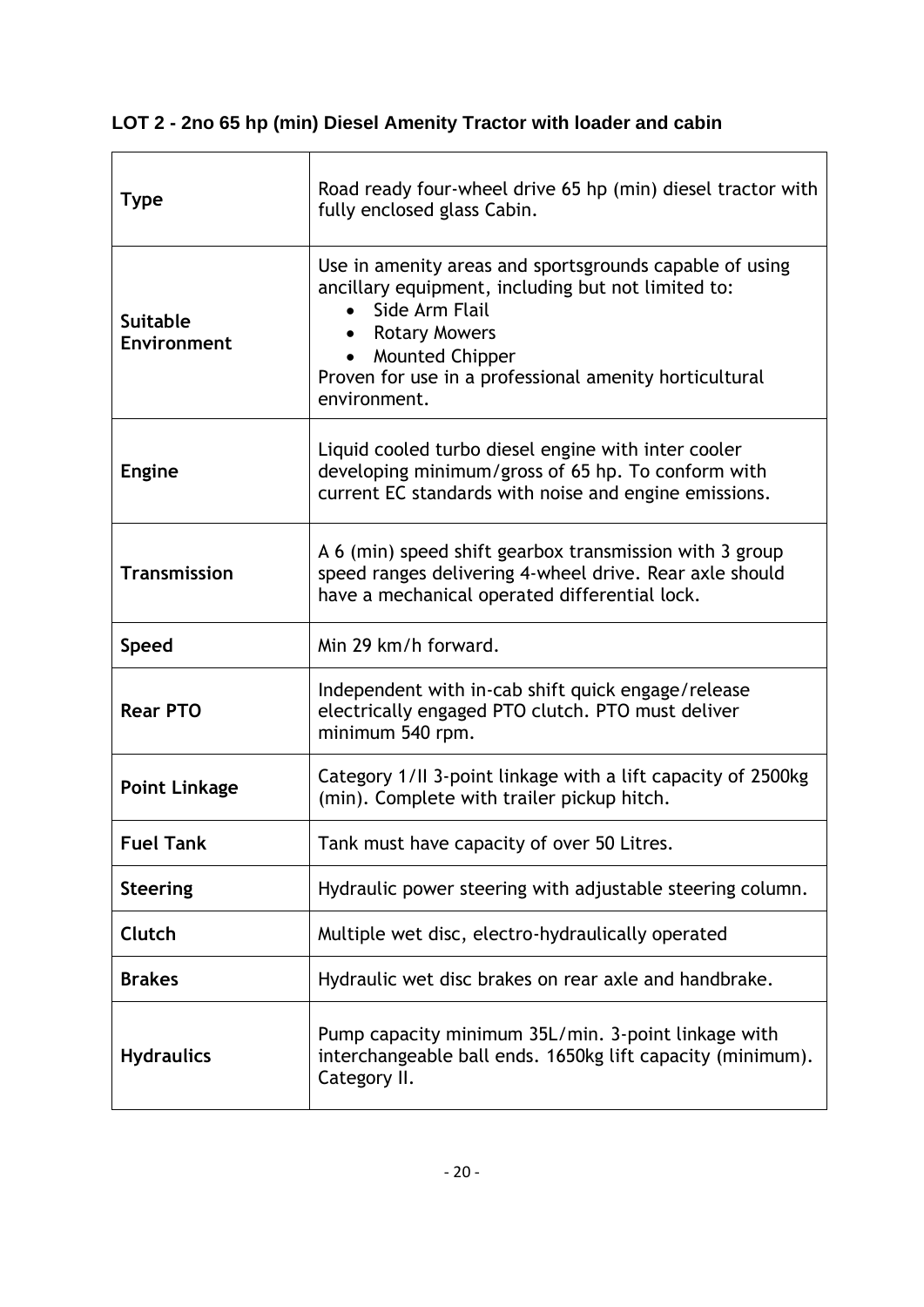| <b>Front Loader</b> | Manufacturer to be same as tractor manufacturer. Heavy<br>duty frame with quick attach / detach system, without the<br>need off tools and quick release hydraulic couplings. The<br>loader must also incorporate a quick release system for<br>bucket and other attachments. Bucket to be included with<br>a minimum width off 1500mm. The loader functions must<br>be operated by a single joystick controller. A three-point<br>linkage rear weight must be supplied that is suitable to<br>counterbalance the front loader. |
|---------------------|--------------------------------------------------------------------------------------------------------------------------------------------------------------------------------------------------------------------------------------------------------------------------------------------------------------------------------------------------------------------------------------------------------------------------------------------------------------------------------------------------------------------------------|
| <b>Wheels Tyres</b> | To be fitted front and rear pressed steel wheels fitted with<br>highway road legal Flotation Type Turf Tyres.                                                                                                                                                                                                                                                                                                                                                                                                                  |
| Cabin               | Supplied with spacious fully enclosed, glass all around,<br>Cabin for unencumbered optimal panoramic views. To<br>comply with EU standards in relation to operator safety<br>and noise/vibration levels.                                                                                                                                                                                                                                                                                                                       |
| Seat                | Full air suspension fabric seat. Adjustable for height and<br>reach. Fully retractable seat belt for driver comfort and<br>safety.                                                                                                                                                                                                                                                                                                                                                                                             |
| <b>Instruments</b>  | Heating and Air Conditioning<br>Interior light<br>Sun visor<br>12v power supply<br>$\bullet$<br>Front and rear wipers with washer<br>$\bullet$<br>Full lights and indicators for road use<br>Radio with Bluetooth Connectivity<br>Fuel level Indication<br>Warning Lights for battery, hydraulics and overheating                                                                                                                                                                                                              |
| <b>Safety Items</b> | Mounted 1 Kg Dry Powder Fire Extinguisher<br><b>Mounted First-Aid Box</b>                                                                                                                                                                                                                                                                                                                                                                                                                                                      |
| <b>Security</b>     | Anti-theft immobiliser included.                                                                                                                                                                                                                                                                                                                                                                                                                                                                                               |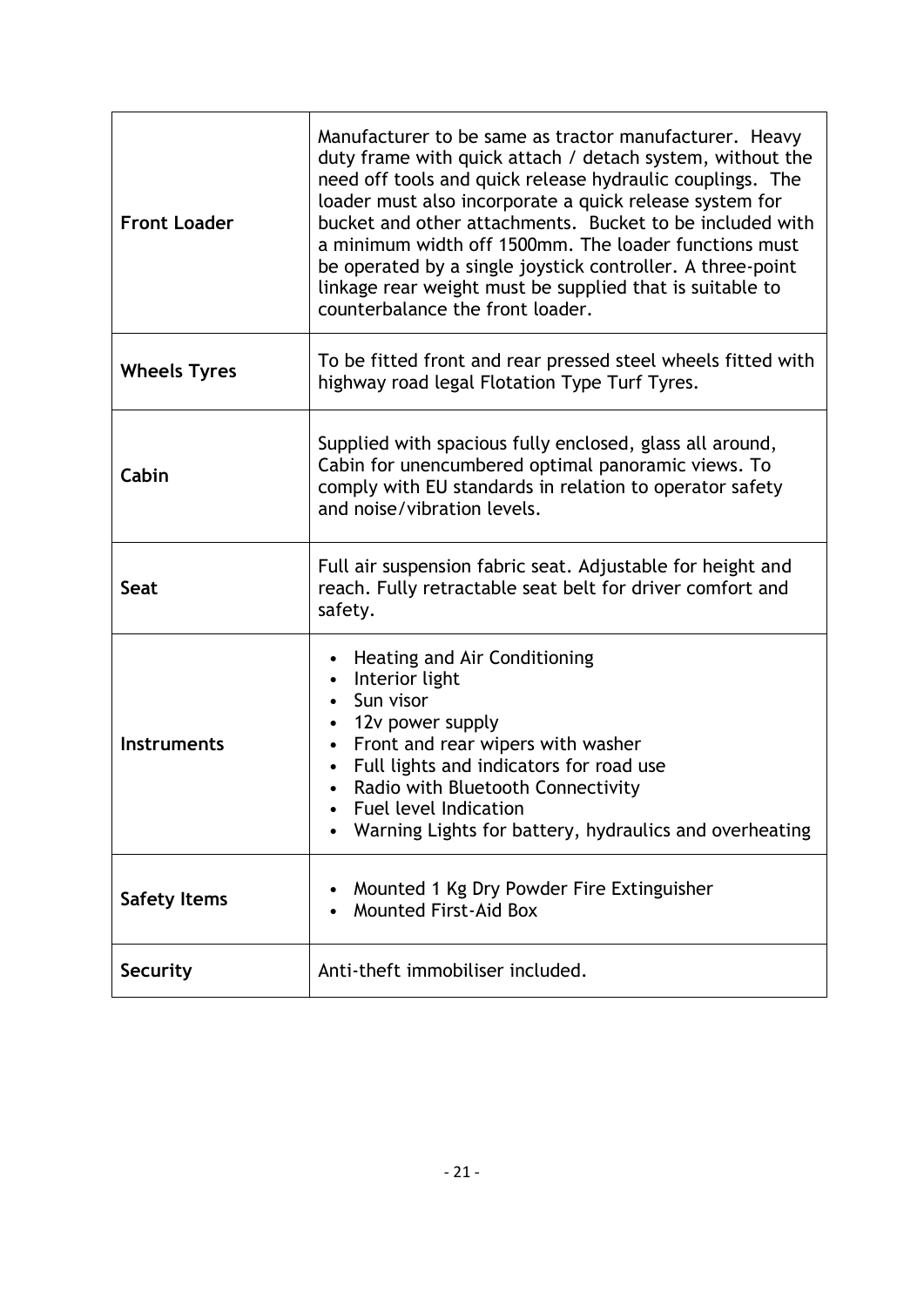| Delivery / On-Road<br><b>Status</b>                                    | The vehicle will be delivered no later than 4 months after<br>the contract award (anticipated to be approx. 26 April<br>2022), to a Council owned property by the successful<br>vendor cleaned, road ready, fully assembled, pre-delivery<br>inspected and fully fuelled ready for operational<br>deployment. Including ANDBC road registered complete<br>with 12 months road fund tax. |
|------------------------------------------------------------------------|-----------------------------------------------------------------------------------------------------------------------------------------------------------------------------------------------------------------------------------------------------------------------------------------------------------------------------------------------------------------------------------------|
| <b>Road Plates</b>                                                     | Easy-clean number plates attached to front and rear by<br>screw fixings.                                                                                                                                                                                                                                                                                                                |
| <b>Training</b>                                                        | Full certified operator training to be provided on council<br>owned location.                                                                                                                                                                                                                                                                                                           |
| <b>Workshop Manuals</b>                                                | Workshop and service manuals for complete tractor should<br>be handed over when the vehicle is delivered.                                                                                                                                                                                                                                                                               |
| <b>Service</b>                                                         | Allow for the first on-site service at the manufacturers<br>specified number of hours, complete with consumables.                                                                                                                                                                                                                                                                       |
| Manufacturer's<br>Warranty                                             | The tractor shall be fully guaranteed (free of all labour and<br>material cost) for a period of 24 calendar months minimum<br>after it has been out into service by the Council. Tenderers<br>shall provide full written details of warranty cover on<br>machinery item.                                                                                                                |
| <b>Regulations</b>                                                     | The tractor must conform to all Construction & Use<br>Regulations in Northern Ireland and comply in all aspects<br>with current British HSE and European CE safety<br>requirements.                                                                                                                                                                                                     |
| <b>Additional Features</b><br>(This is For<br><b>Information Only)</b> | Such as any added value to specification above etc                                                                                                                                                                                                                                                                                                                                      |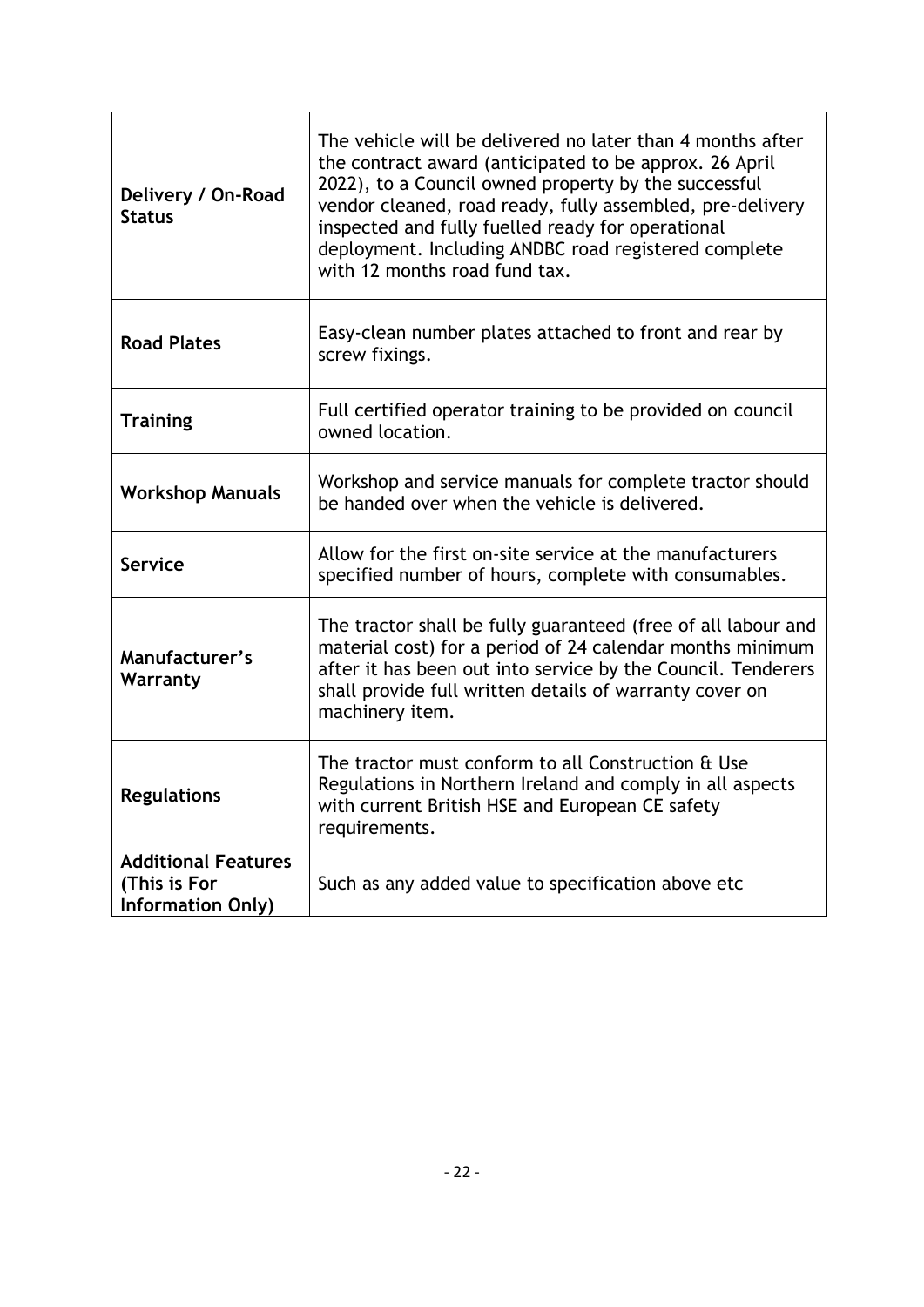# **LOT 3 - 1no 4WD Hydraulic Out-Front Mower with collection function**

| <b>Type</b>                    | A ride-on rotary mower with grass collection function and a<br>minimum steering radius of 600mm.                                                                                                                                                                                                            |
|--------------------------------|-------------------------------------------------------------------------------------------------------------------------------------------------------------------------------------------------------------------------------------------------------------------------------------------------------------|
| <b>Suitable</b><br>Environment | Capable of working on multi-terrain, uneven surfaces and<br>have excellent stability on slopes. Proven for use in a<br>professional amenity horticultural environment.                                                                                                                                      |
| Weight                         | Gross weight not to exceed 1700kg (including mower deck).                                                                                                                                                                                                                                                   |
| <b>Engine</b>                  | Fitted with an electronic fuel injection system to optimise<br>consumption and performance. Liquid cooled 4-cylinder<br>(min) diesel engine. To conform to highest EC standards,<br>minimum Stage V EU Standard. Easy access should be<br>available to the engine compartment for daily operator<br>checks. |
| <b>Fuel Tank</b>               | Low Mounted tank must have capacity for 50 Litres or more                                                                                                                                                                                                                                                   |
| <b>Transmission</b>            | A hydraulic transmission system controlled by an electric<br>switch option in front of the operators' position.                                                                                                                                                                                             |
| <b>Steering</b>                | Hydraulic power steering with adjustable steering column.                                                                                                                                                                                                                                                   |
| <b>Brakes</b>                  | Hydraulic brake, with an independent parking drum brake.                                                                                                                                                                                                                                                    |
| <b>Instruments</b>             | To include an LCD dashboard display to allow rapid<br>monitoring of machine and engine parameters whilst<br>working, to include warning indicators for fuel, oil & water<br>temperature etc.                                                                                                                |
| <b>Tyres</b>                   | Durable pneumatic turf grass land tyres suitable for traction<br>in wet/muddy conditions and slopes. Front wheels and<br>casters should be flat free and puncture proof.                                                                                                                                    |
| Seat                           | Fitted with a fully padded and adjustable seat with<br>pneumatic suspension to improve comfort on irregular<br>ground. The seat must also include adjustable armrests.                                                                                                                                      |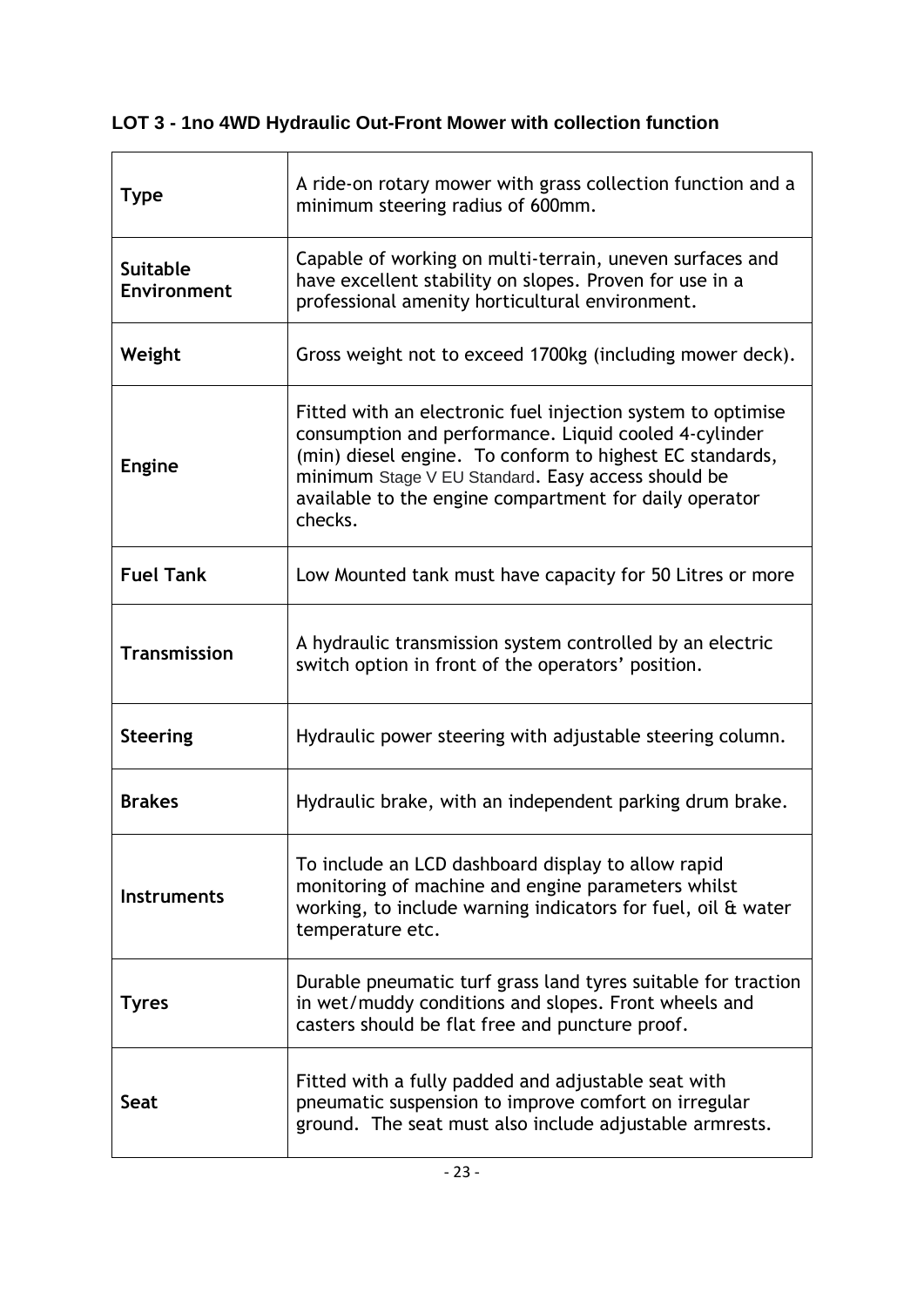| <b>Cutting Deck:</b>                 | A 2-blade rear discharge floating deck with anti-scalp<br>puncture proof caster wheels. The deck should be of heavy-<br>duty full steel construction. Cutting deck height adjustment<br>switch on steering wheel dashboard. Cutting deck to tilt to<br>allow for easy inspection, transport, and maintenance. To<br>avoid clogging, blades and turbine should immediately<br>disengage when the grass collection unit has reached full<br>capacity. |
|--------------------------------------|-----------------------------------------------------------------------------------------------------------------------------------------------------------------------------------------------------------------------------------------------------------------------------------------------------------------------------------------------------------------------------------------------------------------------------------------------------|
| <b>Cutting Deck</b><br>Width         | In the range of between 1500mm and 1800mm wide.                                                                                                                                                                                                                                                                                                                                                                                                     |
| <b>Cutting Deck</b><br><b>Height</b> | Cutting heights should be a minimum of 20mm and up to<br>120mm with continuous cutting height adjustment.                                                                                                                                                                                                                                                                                                                                           |
| <b>Collection</b><br><b>Function</b> | The grass collection unit must have a capacity of 1400 Litres<br>or more. For ease of disposal it must have a hydraulic<br>emptying raised discharge of a minimum of 2500mm and a<br>minimum overhang of 500mm.                                                                                                                                                                                                                                     |
| <b>PTO Unit</b>                      | Electrically selected PTO Deck Drive. PTO cut off switch on<br>steering lever. The mower turbine must be able to be<br>engaged independently of the PTO.                                                                                                                                                                                                                                                                                            |
| Safety / ROPS                        | Supplied with full CE approved ROPS that can be folded.<br>Fitted with LED beacon.                                                                                                                                                                                                                                                                                                                                                                  |
| Delivery / On-<br><b>Road Status</b> | The machinery item will be delivered to a Council owned<br>property by the successful vendor cleaned, road ready, fully<br>assembled, pre-delivery inspected and fully fuelled ready<br>for operational deployment. Including A&ND Council road<br>registered complete with one year's road tax.                                                                                                                                                    |
| Workshop<br><b>Manuals</b>           | Workshop and service manuals for complete machinery item<br>should be handed over when the vehicle is delivered.                                                                                                                                                                                                                                                                                                                                    |
| <b>Training</b>                      | Full certified operator training to be provided on Council<br>owned location.                                                                                                                                                                                                                                                                                                                                                                       |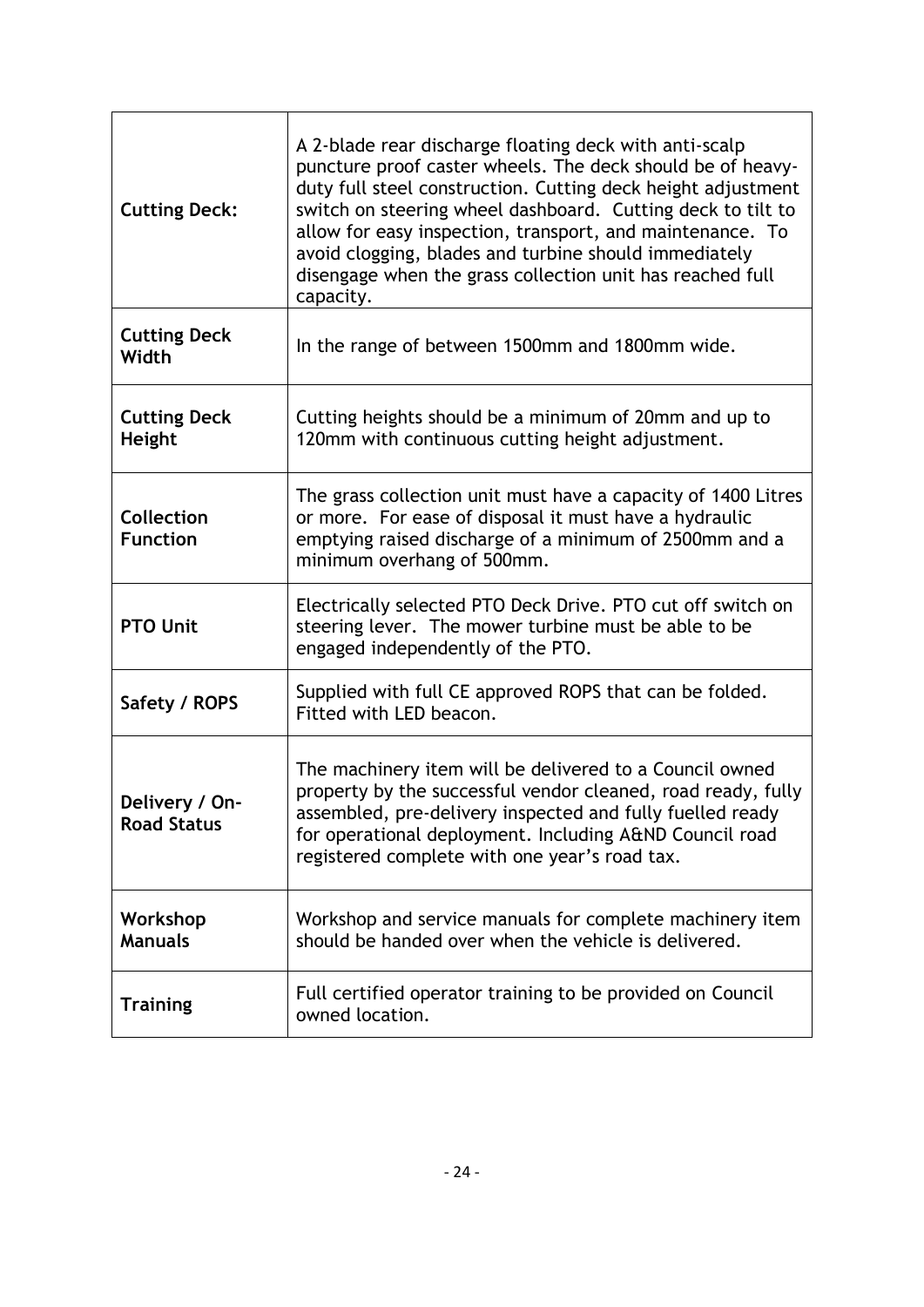| Manufacturer's<br>Warranty                                                | The machinery item shall be fully guaranteed (free of all<br>labour and material cost) for a period of 12 calendar<br>months (minimum) after it has been out into service by the<br>Council. Provide full written details of warranty cover on<br>machinery item. |
|---------------------------------------------------------------------------|-------------------------------------------------------------------------------------------------------------------------------------------------------------------------------------------------------------------------------------------------------------------|
| <b>Regulations</b>                                                        | The machinery item must conform to all Construction & Use<br>Regulations in Northern Ireland and comply in all aspects<br>with current British HSE and European CE safety<br>requirements.                                                                        |
| <b>Additional</b><br><b>Features (This is</b><br>For Information<br>Only) | Such as any added value to specification above etc.                                                                                                                                                                                                               |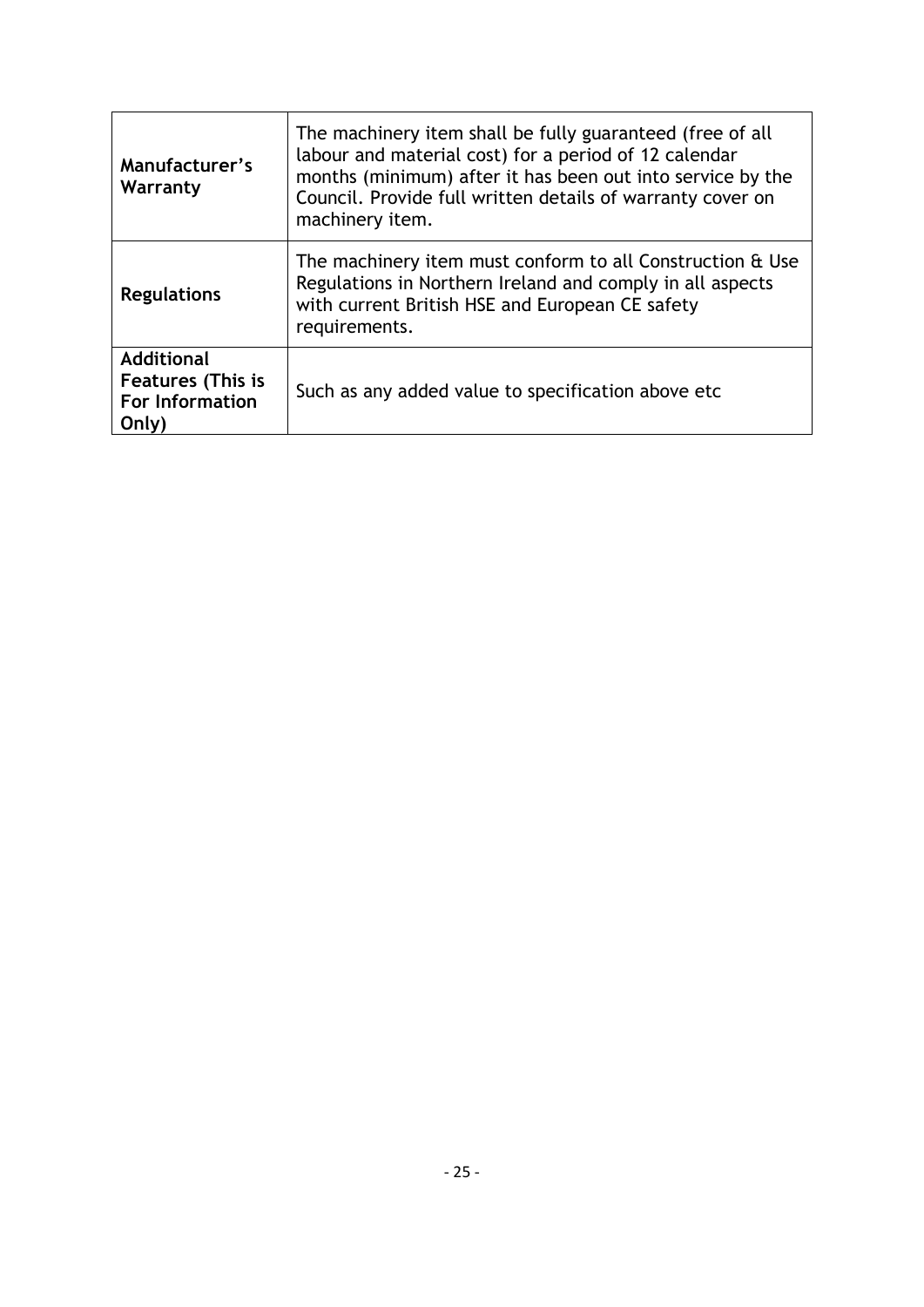## **LOT 4 - 3no Four Wheel Drive Mid-Mount Mower**

| <b>Type</b>                    | A four-wheel drive mid mount ride-on rotary mower.                                                                                                                                         |
|--------------------------------|--------------------------------------------------------------------------------------------------------------------------------------------------------------------------------------------|
| <b>Suitable</b><br>Environment | Capable of working on multi-terrain and uneven<br>surfaces. Proven for use in a professional amenity<br>horticultural environment.                                                         |
| <b>Engine</b>                  | Liquid cooled 3-cylinder diesel engine developing<br>minimum/gross of 24hp. Easy access should be available<br>to the engine compartment and to the daily operator<br>checks.              |
| <b>Fuel Tank</b>               | Low Mounted tank must have capacity for 18 Litres or<br>more                                                                                                                               |
| <b>Transmission</b>            | A variable automatic hydrostatic transmission system<br>delivering 4-wheel drive, controlled by means of twin<br>pedals for forward/reverse. With differential lock fitted<br>as standard. |
| <b>Steering</b>                | Four-wheel drive hydraulic<br>power steering with adjustable<br>steering column.                                                                                                           |
| <b>Brakes</b>                  | Internal wet disc brakes, independent hand brake.                                                                                                                                          |
| <b>Instruments</b>             | Must include:<br>Fuel gauge<br>Hour meter<br>Tachometer<br>Water temperature                                                                                                               |
| <b>Tyres</b>                   | Durable pneumatic turf/grass land tyres suitable for<br>traction in wet/muddy conditions.                                                                                                  |
| <b>Seat</b>                    | Spring suspended with forward and rear adjustment,<br>arm rests and seat belt.                                                                                                             |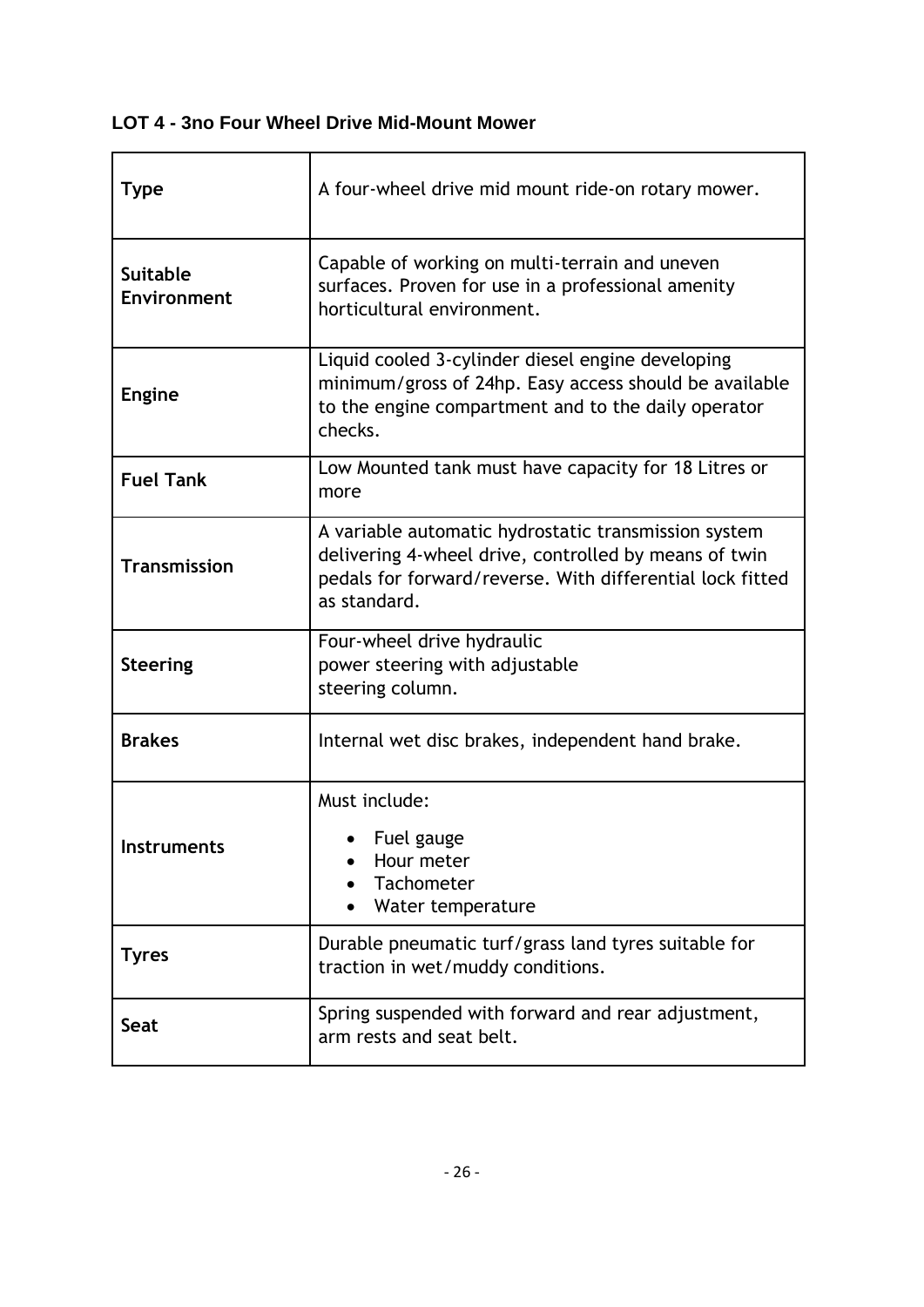| <b>Cutting Deck</b>                                                    | 3 blade (min) rear discharge floating deck with hydraulic<br>lift and lower. This deck type should have proven<br>safety/longevity. Deck drive will be by shaft to the<br>cutting deck. Anti-scalp caster wheels should be<br>puncture proof. The deck should be of heavy-duty<br>stamped steel construction. |
|------------------------------------------------------------------------|---------------------------------------------------------------------------------------------------------------------------------------------------------------------------------------------------------------------------------------------------------------------------------------------------------------|
| <b>Cutting Deck Width</b>                                              | Between the range of 1200mm and 1300mm                                                                                                                                                                                                                                                                        |
| <b>Cutting Deck Height</b>                                             | Cutting heights should be 25mm or less and up to<br>125mm or more in increments of between 5 and 10 mm.                                                                                                                                                                                                       |
| Safety / ROPS                                                          | Supplied with full CE approved ROPS that can be folded.<br>Fitted with LED beacon.                                                                                                                                                                                                                            |
| Delivery / On-Road<br><b>Status</b>                                    | The machinery item will be delivered to a Council<br>owned property by the successful vendor cleaned, road<br>ready, fully assembled, pre-delivery inspected and fully<br>fuelled ready for operational deployment. Including<br>A&ND Council road registered complete with one year's<br>road tax.           |
| <b>Workshop Manuals</b>                                                | Workshop and service manuals for complete machinery<br>item should be handed over when the vehicle is<br>delivered.                                                                                                                                                                                           |
| <b>Training</b>                                                        | Full certified operator training to be provided on council<br>owned location.                                                                                                                                                                                                                                 |
| Manufacturer's<br>Warranty                                             | The machinery item shall be fully guaranteed (free of all<br>labour and material cost) for a period of 12 calendar<br>months minimum after it has been out into service by the<br>Council. Tenderers shall provide full written details of<br>warranty cover on machinery item.                               |
| <b>Regulations</b>                                                     | The machinery item must conform to all Construction $\hat{a}$<br>Use Regulations in Northern Ireland and comply in all<br>aspects with current British HSE and European CE safety<br>requirements.                                                                                                            |
| <b>Additional Features</b><br>(This is For<br><b>Information Only)</b> | Such as any added value to specification above etc.                                                                                                                                                                                                                                                           |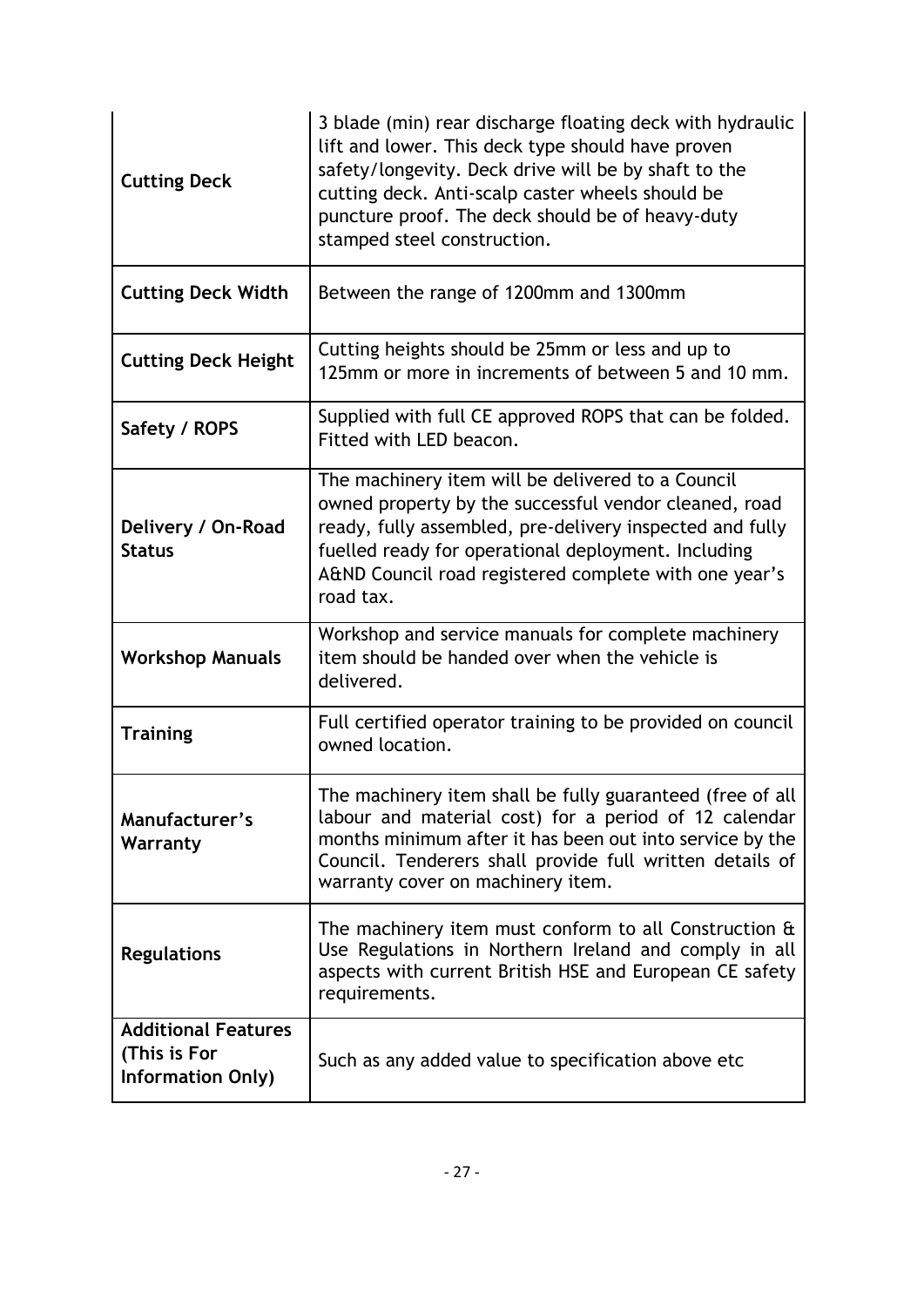## **DELIVERY AND REGISTRATION**

For each LOT, the successful supplier should complete full delivery no later than 4 months after the contract award (anticipated to be 26 April 2022). Delivery charges must be included within the tender cost.

Tenderers should detail the anticipated delivery date for the vehicles within their delivery process response.

Delivery of each machine must be made to: Ards and North Down Borough Council, Parks & Cemeteries Service, Castle Park Depot, Valentine Road, Bangor BT20 4TH.

The supplier shall be responsible for 1st registration and 12 months road fund license if required and should include the cost of these within the tender price.

## **TRAINING, AFTER SALES SERVICE AND TECHNICAL SUPPORT**

For each LOT, certified training for the operation to be provided for Operators and this must be included within the final tender cost. Tenderers should also include the Company's Policy on collection of, and return to the Council's Depot, of the machinery/plant for all warranty and non-warranty work and state if a free of charge back up machinery/plant will be available until the machinery/plant has been repaired and returned. Tenderers must provide details of their after sales service, including response times to repairs and parts provision (including names of local agents).

It is important that the successful Tenderer has an appropriate level of local Technical Support available to provide an immediate response service to diagnose and repair faults as required within the minimum Manufacturer's Warranty set out in the Specification of this document. The Council expects faults to be diagnosed and repaired within three working days of an initial fault report being submitted by Council.

If a Tenderer proposes to use a third party for technical support, full details of the relationship should be provided, including evidence of the contractual relationship if applicable. Tenderers should state within their methodology the number of mechanic operatives available, their qualifications and their experience of working with the types of vehicle in this tender. Tenderers must have an adequate availability of spare parts to ensure faults are repaired as required and if possible, should quantify the overall percentage of spares readily available.

The Council requires after sales support throughout the Contract. This should include support during both normal working hours and out of hours (emergency). Contact names and telephone numbers should be provided along with full details of the sales support offered within your methodology.